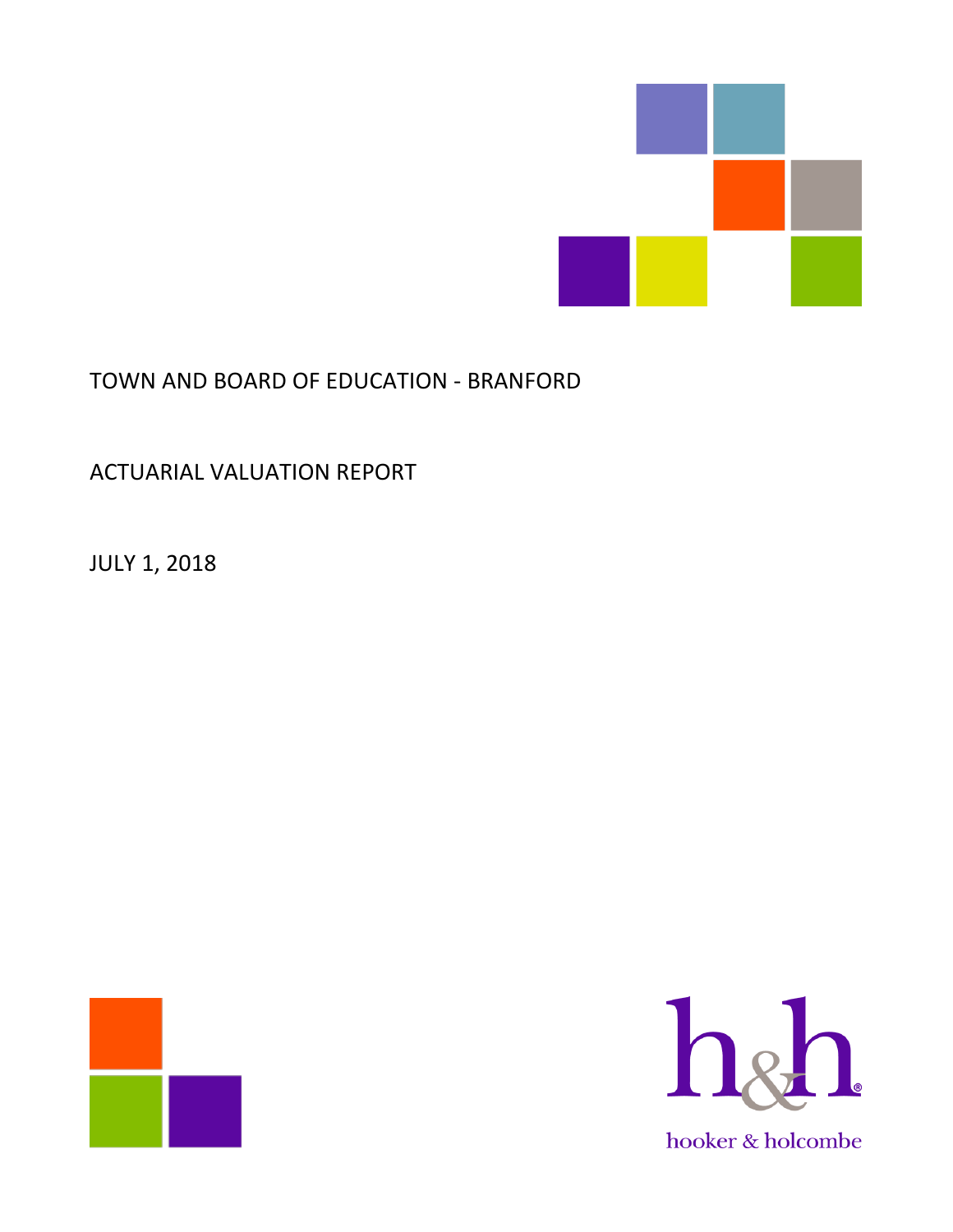

# **Table of Contents**

# **Report Prepared By:**

Steve A. Lemanski New York and Steve A. Lemanski New York and Steve A. Lemanski New York and Ted LaBorde Vice President, Practice Leader, Consulting Actuary **OPEB Services Coordinator** 860.856.2047 860.856.2142 [slemanski@hhconsultants.com](mailto:slemanski@hhconsultants.com) [TLaBorde@hhconsultants.com](mailto:TLaBorde@hhconsultants.com)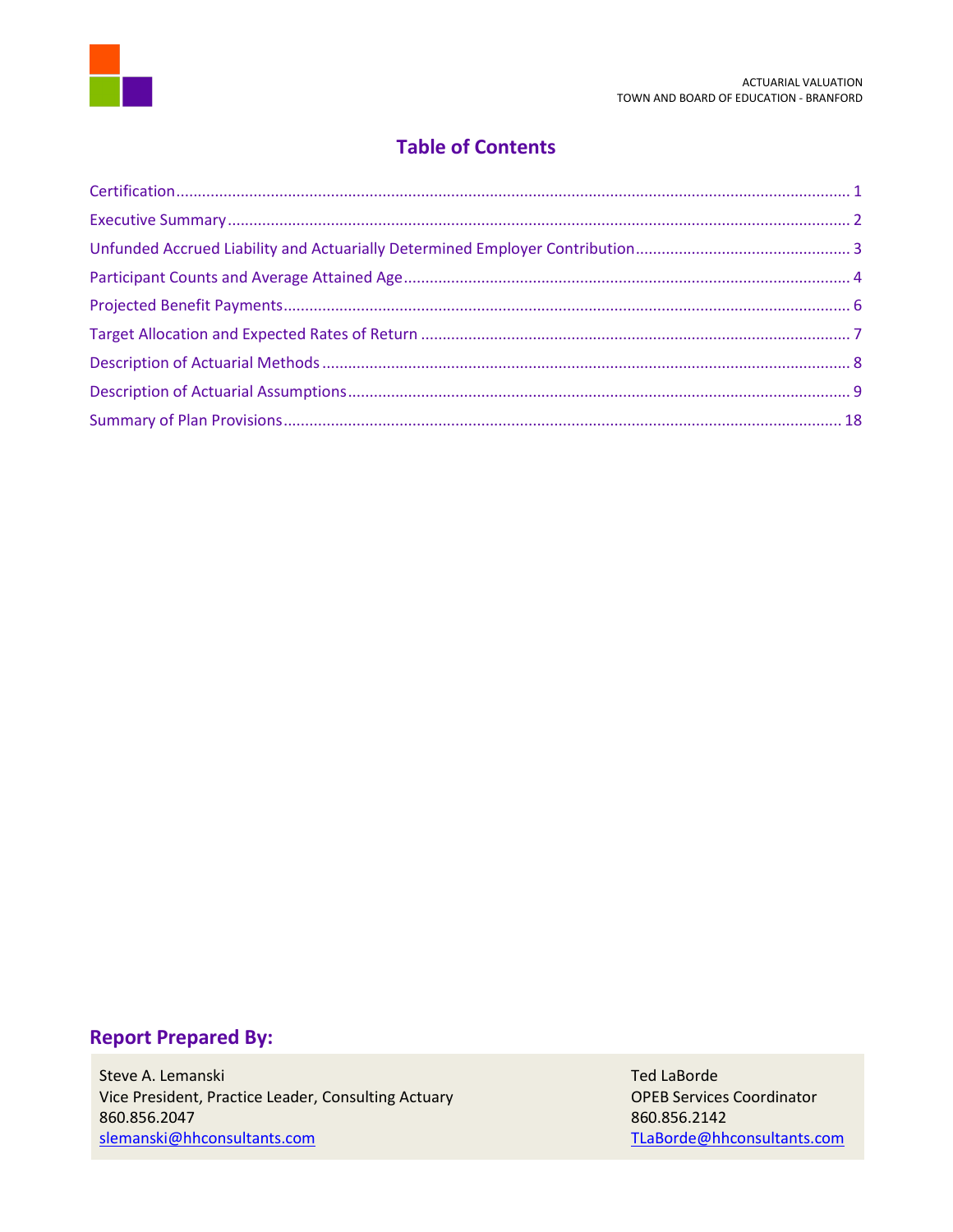

# **Certification**

<span id="page-2-0"></span>This report presents the results of the July 1, 2018 Actuarial Valuation for the OPEB Plan post-retirement benefit other than pension (OPEB) for Town and Board of Education Employees (the Plan) for the purpose of estimating the funded status of the Plan and determining the Actuarially Determined Employer Contribution (ADEC) for the fiscal years ending June 30, 2020 and June 30, 2021. This report is intended to satisfy the requirements of Connecticut General Statute 7-450a. This report may not be appropriate for any other purpose.

The valuation has been performed in accordance with generally accepted actuarial principles and practices. It is intended to comply with all applicable Actuarial Standards of Practice.

I certify that the actuarial assumptions and methods that were selected by me and represent my best estimate of anticipated actuarial experience under the Plan.

In preparing this valuation, I have relied on employee data provided by the Plan Sponsor, and on asset and contribution information provided by the Town and Board of Education. I have audited neither the employee data nor the financial information, although I have reviewed them for reasonableness.

The results in this valuation report are based on the Plan as summarized in the Plan Provisions section of this report and the actuarial assumptions and methods detailed in the Description of Actuarial Methods and Assumptions section of this report.

Future actuarial measurements may differ significantly from the current measurements presented in this report due to such factors as: plan experience differing from that anticipated by the economic or demographic assumptions; changes in economic or demographic assumptions; increases or decreases expected as part of the natural operation of the methodology used for these measurements (such as the end of an amortization period or additional cost or contribution requirements based on the Plan's funded status); and changes in plan provisions or applicable law. Due to the limited scope of this report, an analysis of the potential range of such future measurements has not been performed.

I have no relationship with the employer or the Plan that would impair, or appear to impair, my objectivity in performing the work presented in this report. I am a member of the American Academy of Actuaries and meet its Qualification Standards to render the actuarial opinion contained herein.

Steve A. Lemanski, FSA, FCA, MAAA Enrolled Actuary 17-05506

February 28, 2019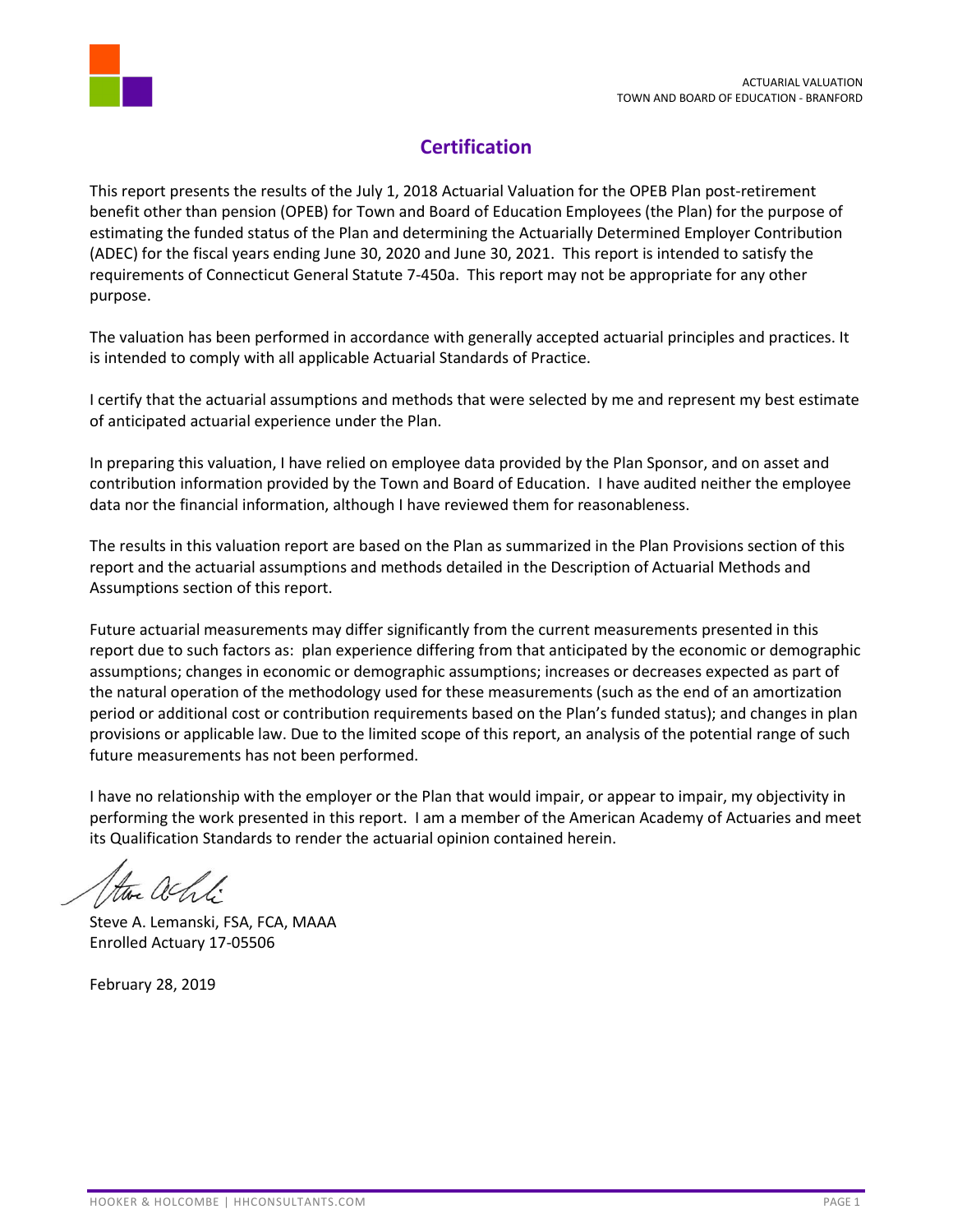

# **Executive Summary**

<span id="page-3-0"></span>The July 1, 2018 accrued liability of \$28,287,517 is lower than anticipated. Data changes and the impact of moving the majority of active employees to a High Deductible Health Plan with H.S.A. resulted in a reduction in liability of approximately 12.6%. The discount rate was decreased from 6.75% to 6.5% resulting in a 3.2% increase. We also changed the Police assumed retirement age to be consistent with the assumption used in the pension plan. This resulted in a 1.6% increase in the liability. Lastly, it was previously assumed that all actives would elect medical insurance at retirement. We have changed this assumption to assume an 85% election rate for all Board of Education actives and all Town, except for the Finance Director, Police and Fire. This change decreased the liability by 0.9%. All other changes resulted in a 1.5% decrease.

| <b>Schedule of Funding Status and Funding Progress</b> |                                               |                                          |                                               |                        |                    |                                                 |
|--------------------------------------------------------|-----------------------------------------------|------------------------------------------|-----------------------------------------------|------------------------|--------------------|-------------------------------------------------|
| <b>Actuarial</b><br>Valuation<br>Date                  | <b>Actuarial</b><br>Value of<br><b>Assets</b> | <b>Actuarial</b><br>Accrued<br>Liability | <b>Unfunded</b><br>Accrued<br>Liability (UAL) | <b>Funded</b><br>Ratio | Covered<br>Payroll | UAL as a<br>Percentage<br>of Covered<br>Payroll |
| 7/1/2012                                               | \$5,856,346                                   | \$20,977,792                             | \$15,121,446                                  | 28%                    | \$39,169,500       | 39%                                             |
| 7/1/2014                                               | 9,510,785                                     | 22,798,733                               | 13,287,948                                    | 42%                    | 48,861,400         | 27%                                             |
| 7/1/2016                                               | 11,934,160                                    | 27,035,934                               | 15, 101, 774                                  | 44%                    | 47,770,477         | 32%                                             |
| 7/1/2018                                               | 16,106,492                                    | 28,287,517                               | 12,181,025                                    | 57%                    | 43,058,854         | 28%                                             |

| <b>History of Actuarially</b><br><b>Determined Employer</b><br><b>Contribution (ADEC)</b> |                                                                                      |  |  |
|-------------------------------------------------------------------------------------------|--------------------------------------------------------------------------------------|--|--|
| Year Ended<br>June 30                                                                     | <b>Actuarially</b><br>Determined<br><b>Employer</b><br><b>Contribution</b><br>(ADEC) |  |  |
| 2016                                                                                      | \$1,847,914                                                                          |  |  |
| 2017                                                                                      | 1,907,215                                                                            |  |  |
| 2018                                                                                      | 2,016,067                                                                            |  |  |
| 2019                                                                                      | 2,048,581                                                                            |  |  |
| 2020                                                                                      | 1,970,411                                                                            |  |  |
| 2021                                                                                      | 2,018,432                                                                            |  |  |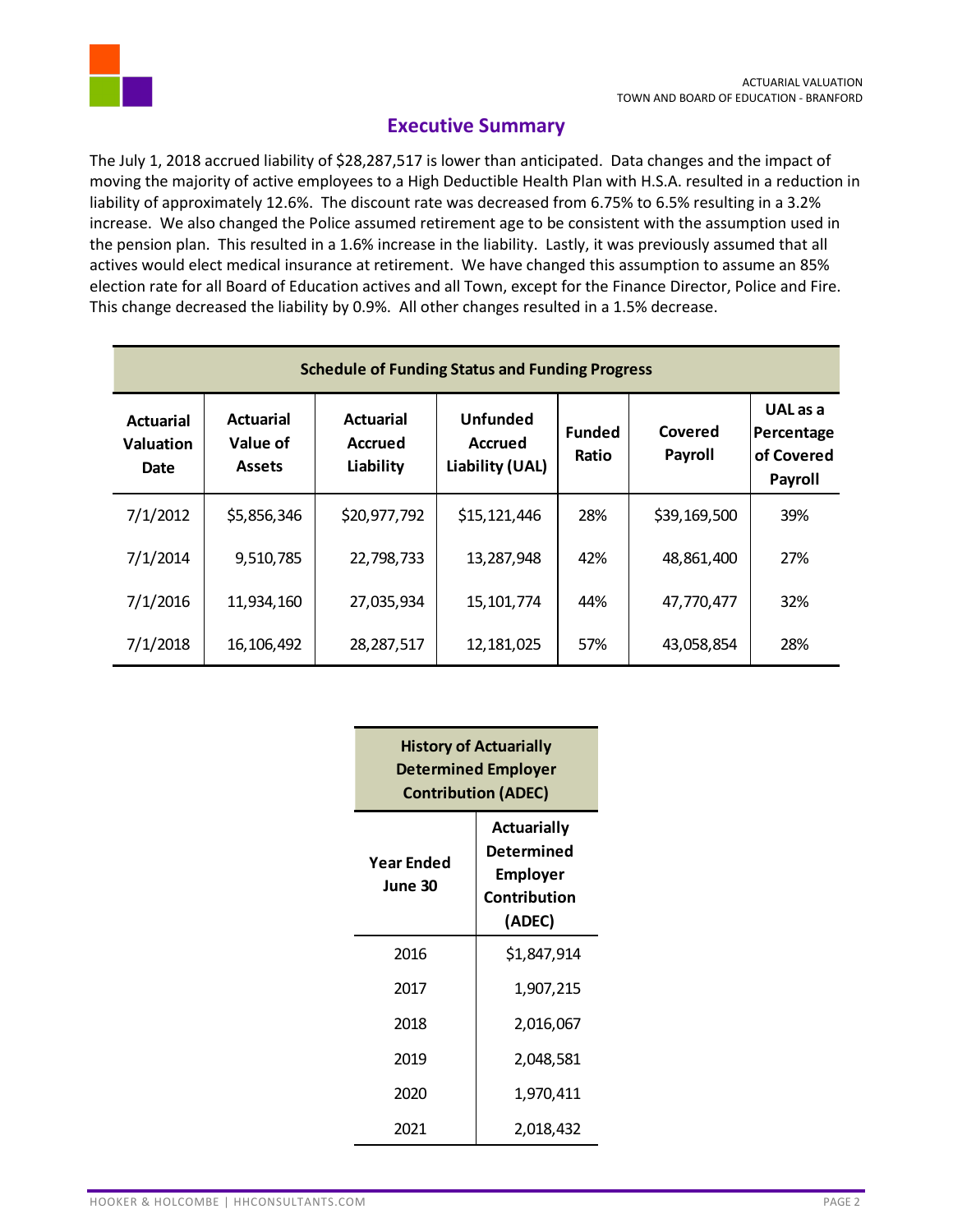| <b>Unfunded Accrued Liability (UAL)</b> |               |             |           |                      |                  |                    |
|-----------------------------------------|---------------|-------------|-----------|----------------------|------------------|--------------------|
| <b>Actuarial Accrued</b>                |               |             |           |                      | <b>BOE Non-</b>  |                    |
| Liability $7/1/2018$                    | <b>Police</b> | <b>Fire</b> | Town      | <b>BOE Certified</b> | <b>Certified</b> | <b>Grand Total</b> |
| Actives                                 | \$7,957,879   | \$4,987,714 | \$919,131 | \$2,689,521          | \$253,688        | \$16,807,933       |
| <b>Retirees</b>                         | 5,101,511     | 2,389,989   | 37,336    | 3,872,261            | 78,487           | 11,479,584         |
| Total                                   | 13,059,390    | 7,377,703   | 956,467   | 6,561,782            | 332,175          | 28,287,517         |
| Assets 7/1/2018                         | 7.729.942     | 4,366,913   | 566,139   | 3,277,578            | 165,920          | 16,106,492         |
| <b>Unfunded Accrued</b>                 |               |             |           |                      |                  |                    |
| Liability (UAL) $7/1/2018$              | 5,329,448     | 3,010,790   | 390.328   | 3,284,204            | 166,255          | 12,181,025         |
| <b>Funded Ratio</b>                     | 59.2%         | 59.2%       | 59.2%     | 49.9%                | 49.9%            | 56.9%              |

# **Unfunded Accrued Liability and Actuarially Determined Employer Contribution**

#### **Actuarially Determined Employer Contribution (ADEC)**

<span id="page-4-0"></span>

|                              |               |             |             |                      | <b>BOE Non-</b>  |                    |
|------------------------------|---------------|-------------|-------------|----------------------|------------------|--------------------|
| 2019 / 2020 Fiscal Year ADEC | <b>Police</b> | <b>Fire</b> | <b>Town</b> | <b>BOE Certified</b> | <b>Certified</b> | <b>Grand Total</b> |
| Normal Cost                  | \$457,385     | \$293,736   | \$76,323    | \$147,070            | \$36,562         | \$1,011,076        |
| Amortization of UAL          | 392,593       | 221,789     | 28,753      | 241,930              | 12,247           | 897,312            |
| Interest                     | 27,624        | 16,755      | 3,415       | 12,643               | 1,586            | 62,023             |
| Total ADEC 2019 / 2020       | 877,602       | 532,280     | 108,491     | 401,643              | 50,395           | 1,970,411          |
|                              |               |             |             |                      |                  |                    |
|                              |               |             |             |                      | <b>BOE Non-</b>  |                    |
| 2020 / 2021 Fiscal Year ADEC | <b>Police</b> | <b>Fire</b> | <b>Town</b> | <b>BOE Certified</b> | <b>Certified</b> | <b>Grand Total</b> |
| Normal Cost                  | \$478.425     | \$307,248   | \$79.834    | \$153,835            | \$38,244         | \$1,057,586        |
| Amortization of UAL          | 392.593       | 221.789     | 28.753      | 241.930              | 12.247           | 897,312            |
| Interest                     | 28,308        | 17,194      | 3,529       | 12,862               | 1,641            | 63,534             |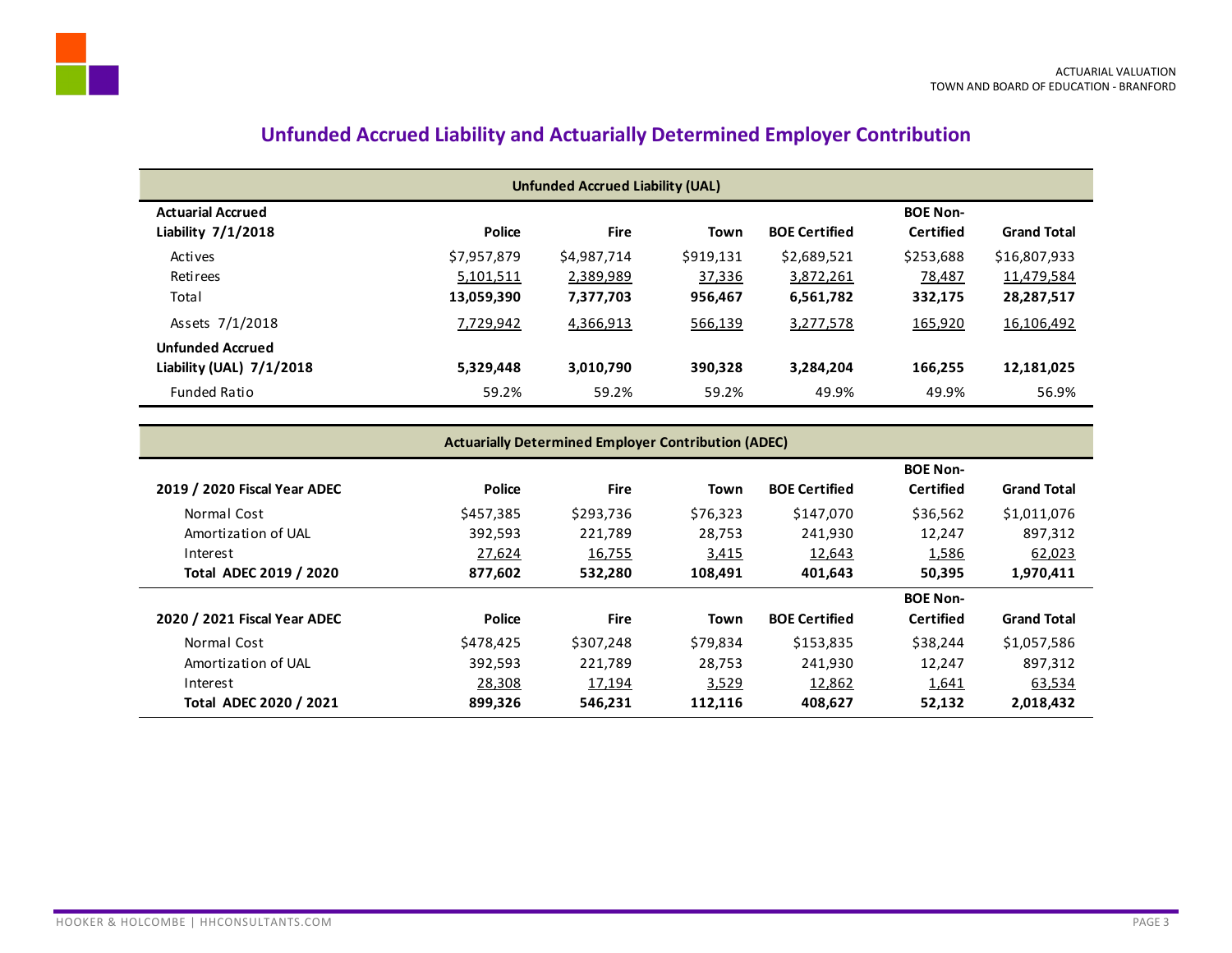<span id="page-5-0"></span>

# **Participant Counts and Average Attained Age As of July 1, 2018**

| <b>Participant Counts</b> |                            |           |              |  |
|---------------------------|----------------------------|-----------|--------------|--|
| <b>Group</b>              | <b>Active Participants</b> | Retirees* | <b>Total</b> |  |
| Police                    | 50                         | 28        | 78           |  |
| Fire                      | 33                         | 10        | 43           |  |
| Town                      | 124                        | 1         | 125          |  |
| <b>BOE Certified</b>      | 313                        | 24        | 337          |  |
| <b>BOE Non-Certified</b>  | 66                         | 4         | 70           |  |
| Total                     | 586                        | 67        | 653          |  |

\*Does not include spouses of existing retirees.

| <b>Average Age</b>       |                                     |                                      |  |  |
|--------------------------|-------------------------------------|--------------------------------------|--|--|
| Group                    | <b>Active</b><br><b>Average Age</b> | <b>Retiree</b><br><b>Average Age</b> |  |  |
| Police                   | 44.0                                | 69.5                                 |  |  |
| Fire                     | 42.6                                | 60.2                                 |  |  |
| Town                     | 52.2                                | 59.0                                 |  |  |
| <b>BOE Certified</b>     | 46.2                                | 68.9                                 |  |  |
| <b>BOE Non-Certified</b> | 54.2                                | 62.0                                 |  |  |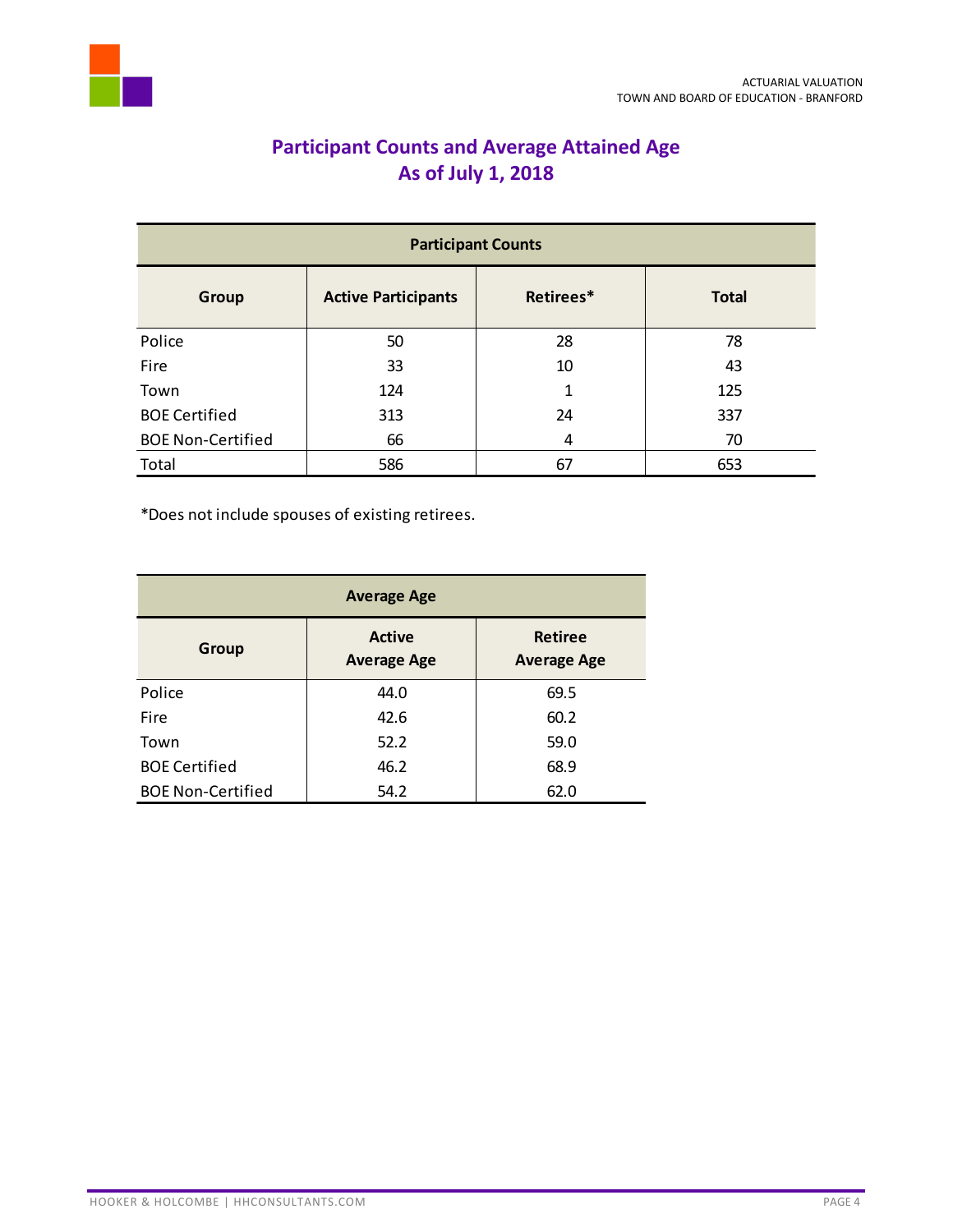

# **As of July 1, 2016**

| <b>Participant Counts</b> |                            |           |              |  |
|---------------------------|----------------------------|-----------|--------------|--|
| <b>Group</b>              | <b>Active Participants</b> | Retirees* | <b>Total</b> |  |
| Police                    | 49                         | 29        | 78           |  |
| Fire                      | 36                         | 4         | 40           |  |
| Town                      | 129                        | 1         | 130          |  |
| <b>BOE Certified</b>      | 322                        | 45        | 367          |  |
| <b>BOE Non-Certified</b>  | 39                         | 4         | 43           |  |
| Total                     | 575                        | 83        | 658          |  |

\*Does not include spouses of existing retirees.

| <b>Average Age</b>       |                                     |                                      |  |  |
|--------------------------|-------------------------------------|--------------------------------------|--|--|
| Group                    | <b>Active</b><br><b>Average Age</b> | <b>Retiree</b><br><b>Average Age</b> |  |  |
| Police                   | 42.7                                | 68.8                                 |  |  |
| Fire                     | 44.3                                | 57.8                                 |  |  |
| Town                     | 51.7                                | 57.0                                 |  |  |
| <b>BOE Certified</b>     | 45.9                                | 66.9                                 |  |  |
| <b>BOE Non-Certified</b> | 54.0                                | 60.8                                 |  |  |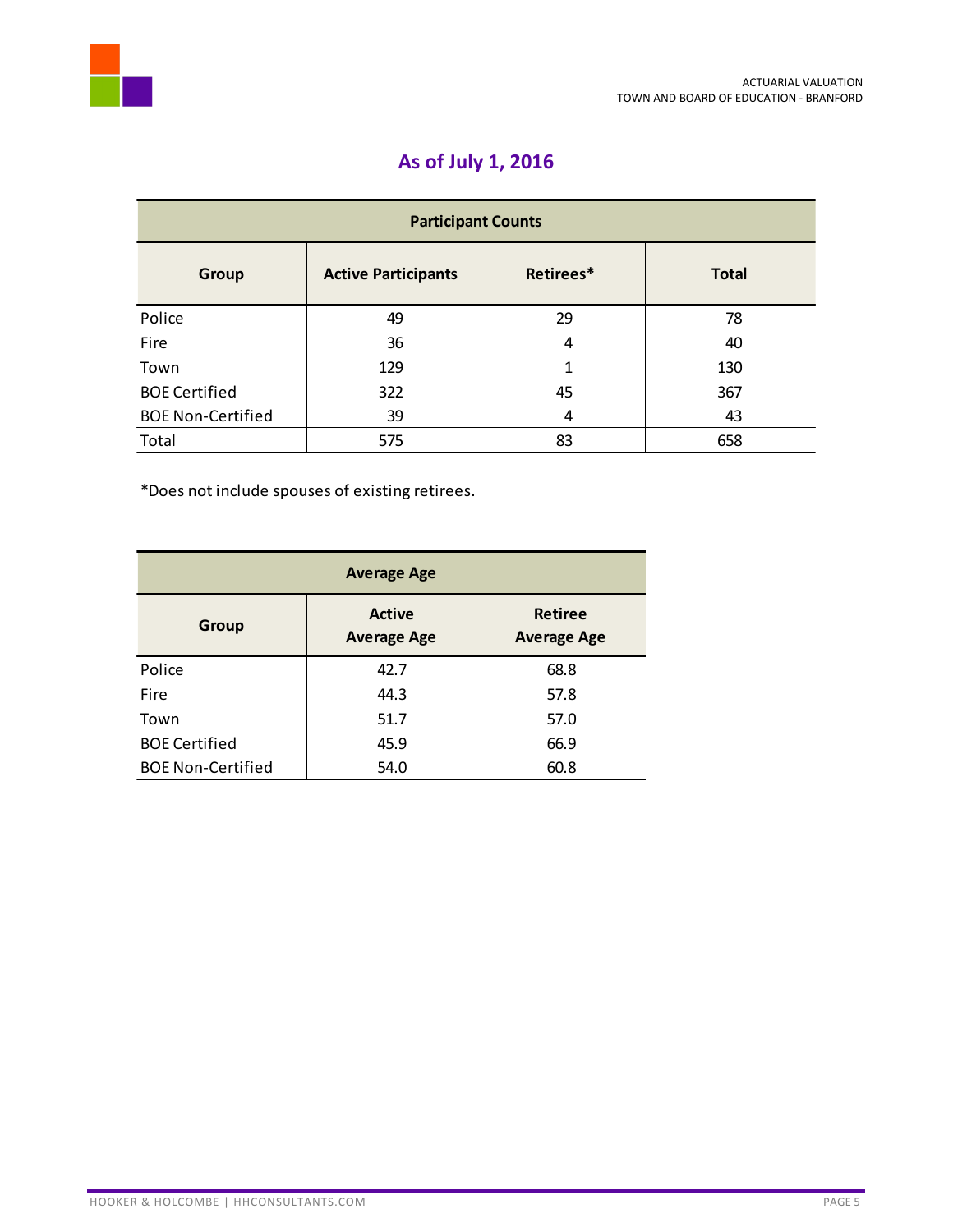

<span id="page-7-0"></span>

# **Projected Benefit Payments**

| <b>Fiscal Year</b><br><b>Beginning</b><br><b>July 1st</b> | <b>Currently Active</b><br><b>Employees</b> | <b>Currently Retired</b><br><b>Employees</b> | <b>Total</b> |
|-----------------------------------------------------------|---------------------------------------------|----------------------------------------------|--------------|
| 2019                                                      | \$225,418                                   | \$835,857                                    | \$1,061,275  |
| 2020                                                      | 395,600                                     | 850,472                                      | 1,246,072    |
| 2021                                                      | 526,028                                     | 872,717                                      | 1,398,745    |
| 2022                                                      | 660,523                                     | 889,651                                      | 1,550,174    |
| 2023                                                      | 841,078                                     | 917,281                                      | 1,758,359    |
| 2024                                                      | 965,493                                     | 884,911                                      | 1,850,404    |
| 2025                                                      | 1,164,310                                   | 870,129                                      | 2,034,439    |
| 2026                                                      | 1,361,735                                   | 847,275                                      | 2,209,010    |
| 2027                                                      | 1,514,353                                   | 867,833                                      | 2,382,186    |
| 2028                                                      | 1,684,590                                   | 888,236                                      | 2,572,826    |
| 2029                                                      | 1,789,688                                   | 863,730                                      | 2,653,418    |
| 2030                                                      | 1,943,486                                   | 823,280                                      | 2,766,766    |
| 2031                                                      | 2,058,585                                   | 829,628                                      | 2,888,213    |
| 2032                                                      | 2,131,140                                   | 804,239                                      | 2,935,379    |
| 2033                                                      | 2,222,563                                   | 802,947                                      | 3,025,510    |
| 2034                                                      | 2,247,978                                   | 798,896                                      | 3,046,874    |
| 2035                                                      | 2,369,552                                   | 791,986                                      | 3,161,538    |
| 2036                                                      | 2,397,673                                   | 784,263                                      | 3,181,936    |
| 2037                                                      | 2,375,704                                   | 774,805                                      | 3,150,509    |
| 2038                                                      | 2,527,371                                   | 761,926                                      | 3,289,297    |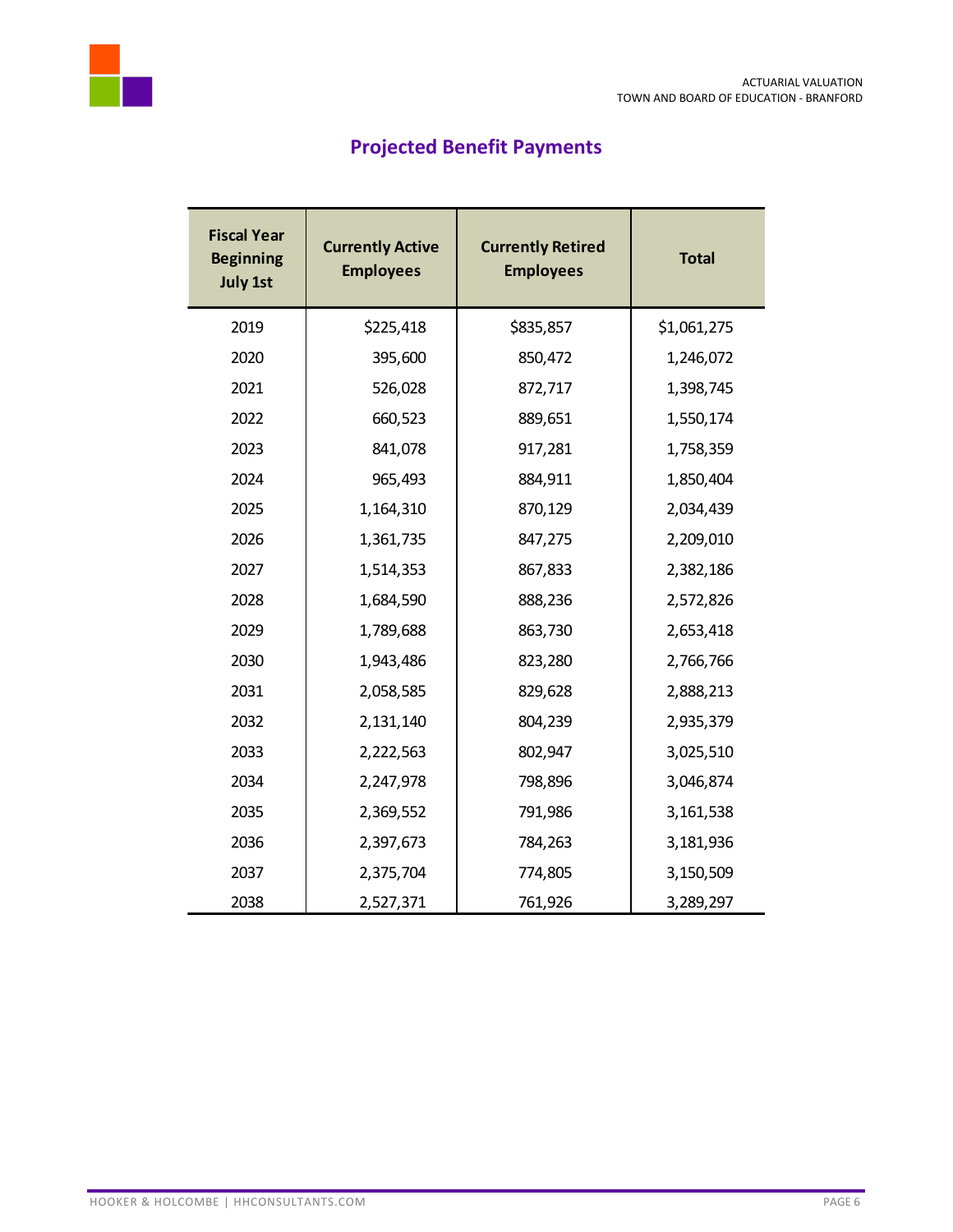

<span id="page-8-0"></span>

|                                   |                   | Long-Term            |           |
|-----------------------------------|-------------------|----------------------|-----------|
|                                   | <b>Target</b>     | <b>Expected Real</b> |           |
| <b>Asset Class</b>                | <b>Allocation</b> | Rate of Return*      | Weighting |
| US Large Cap Equity               | 14.50%            | 4.50%                | 0.65%     |
| US Mid/Small Cap Equity           | 11.00%            | 5.00%                | 0.55%     |
| Developed International Equity    | 12.50%            | 5.25%                | 0.66%     |
| <b>Emerging Markets Equity</b>    | 8.50%             | 6.25%                | 0.53%     |
| Intermediate Corp Fixed Income    | 18.00%            | 2.50%                | 0.45%     |
| Intermediate Govt Fixed Income    | 18.00%            | 1.50%                | 0.27%     |
| High Yield Fixed Income           | 8.00%             | 3.25%                | 0.26%     |
| Cash                              | 1.00%             | 0.00%                | 0.00%     |
| <b>REITS</b>                      | 3.25%             | 4.50%                | 0.15%     |
| Commodities (MLP's)               | 5.25%             | 4.50%                | 0.24%     |
|                                   | 100.00%           |                      | 3.76%     |
| Long-Term Inflation Expectation   |                   |                      | 2.60%     |
| Long-Term Expected Nominal Return |                   |                      | 6.36%     |

# **Target Allocation and Expected Rates of Return**

*\*Long-Term Real Returns are provided by HHIA. The returns are geometric means.*

The long-term expected rate of return on OPEB plan investments was determined using a building block method in which best-estimate ranges of expected future real rates of return are developed. Best estimates of the real rates of return for each major asset class are included in the OPEB plan's target asset allocation.

The information above is based on geometric means and does not reflect additional returns through investment selection, asset allocation and rebalancing. The results support a rate between 6.25% and 6.75%. An expected rate of return of 6.50% was used.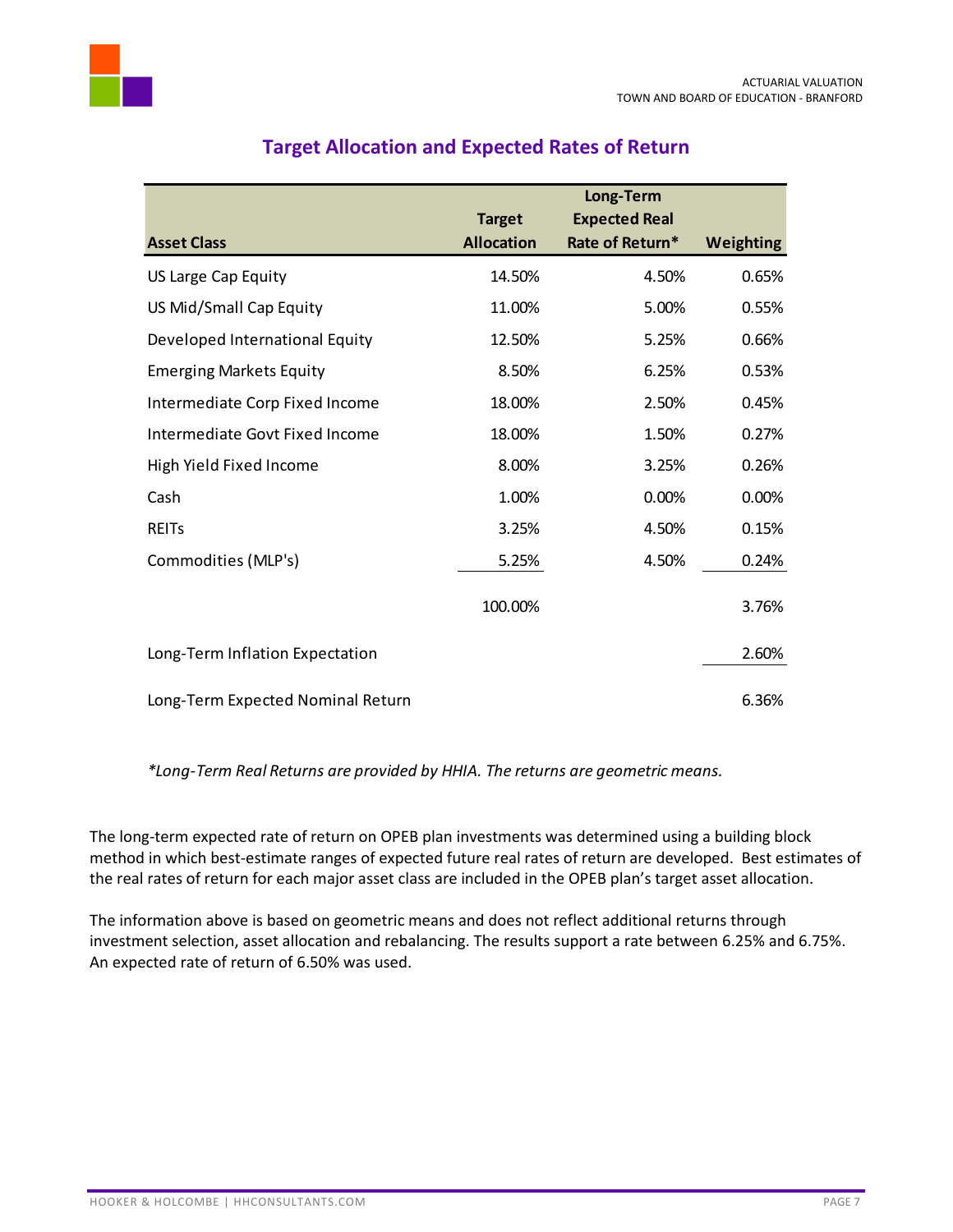



# **Description of Actuarial Methods**

# <span id="page-9-0"></span>**Asset Valuation Method**

Plan Assets equal the Market Value of assets.

#### **Actuarial Cost Method**

Basic Cost Method: Entry Age Normal Actuarial Cost Method (level percentage of salary).

Change in Actuarial Cost Method: None.

Normal Cost: Under this method, the total normal cost is the sum of amounts necessary to fund each active member's normal retirement benefit if paid annually from entry age to assumed retirement age. Entry age is the age at which the employee would have been first eligible for the plan, if it had always been in effect. The normal cost for each participant is expected to remain a level percentage of the employee's salary. The normal cost for the plan is the difference between the total normal cost for the year and the anticipated member contributions for that year.

Past Service Liability: The present value of future benefits that relates to service before the valuation date is the total past service liability. The unfunded past service liability is the difference between the total past service liability and any assets (including accumulated member contributions).

#### **Amortization Method**

This amount is amortized over 30 years on a closed basis as of July 1, 2016. There are 28 years remaining as of July 1, 2018.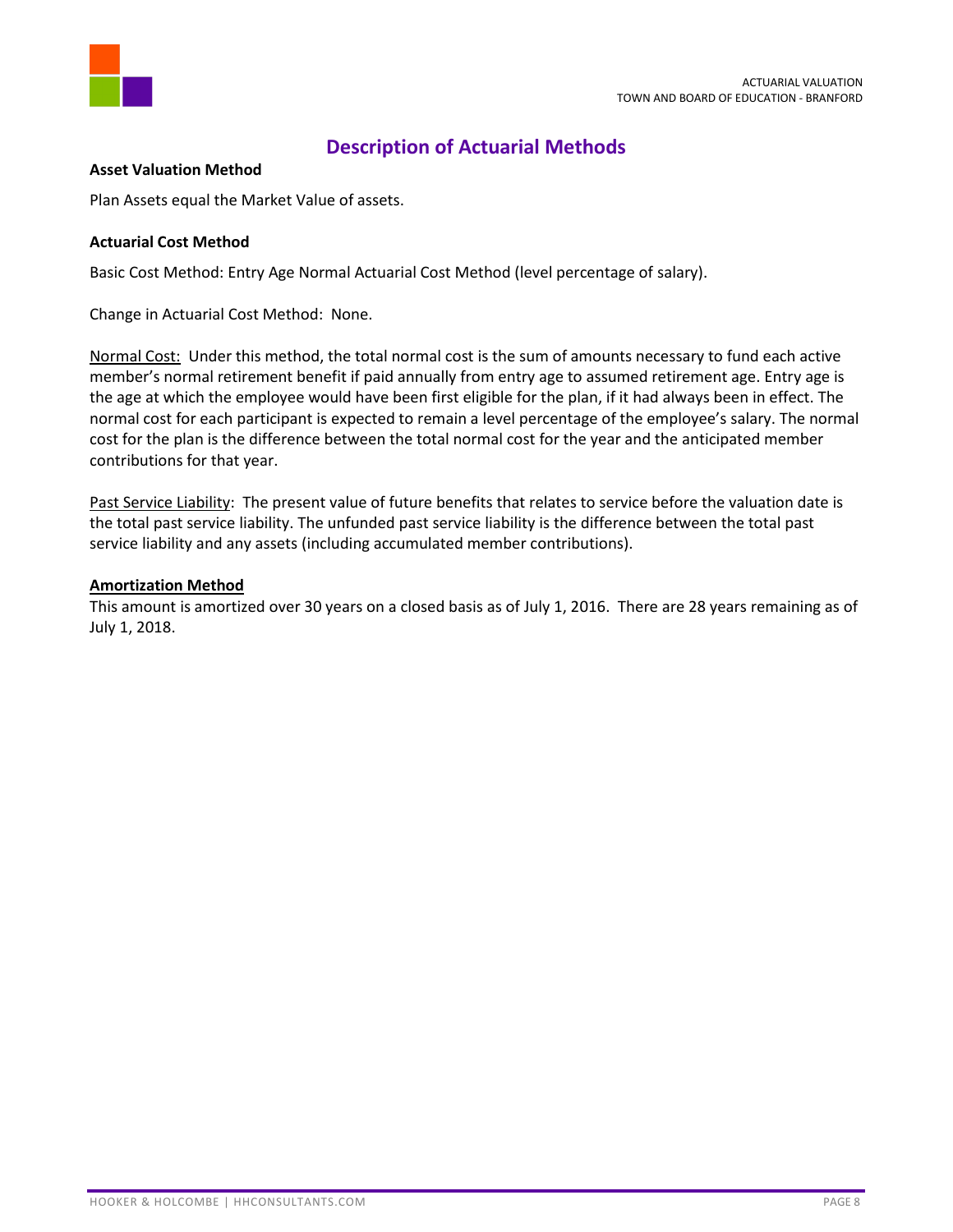

# **Description of Actuarial Assumptions**

<span id="page-10-0"></span>The valuation reflects changes in the actuarial assumptions listed below. The assumptions used before and after these changes are more fully described in the next section.

- Interest
- Mortality
- Inflation
- Compensation Increase
- Healthcare Cost Trend Rates
- Percentage of Actives who elect medical at retirement

**Interest** (net of investment-related expenses)

6.50%

Prior: 6.75%.

Since the OPEB plan's fiduciary net position and future contributions are projected to be sufficient to cover expected benefit payments for current plan members, the long-term expected rate of return on OPEB plan investments was used to discount liabilities.

# **Rate of compensation increase** (including inflation)

# **Town, Non-Certified BOE, Police and Fire:**

3.60%.

| <b>Service</b> | <b>Rate of Increase</b> |  |
|----------------|-------------------------|--|
| 0              | 9.25%                   |  |
| 1              | 8.25                    |  |
| $\mathcal{P}$  | 7.25                    |  |
| 3              | 6.25                    |  |
| 4              | 5.25                    |  |
| 5              | 4.25                    |  |
| $6 - 14$       | 3.75                    |  |
| $15+$          | 3.25                    |  |

Prior: 3.75% for Town, Non-Certified and Fire. Police, according to the following service – based schedule:

The plan does not have statistically credible data on which to form a rate of compensation increase assumption. The assumption is based on historical national wage increases and input from the plan sponsor regarding future expectations.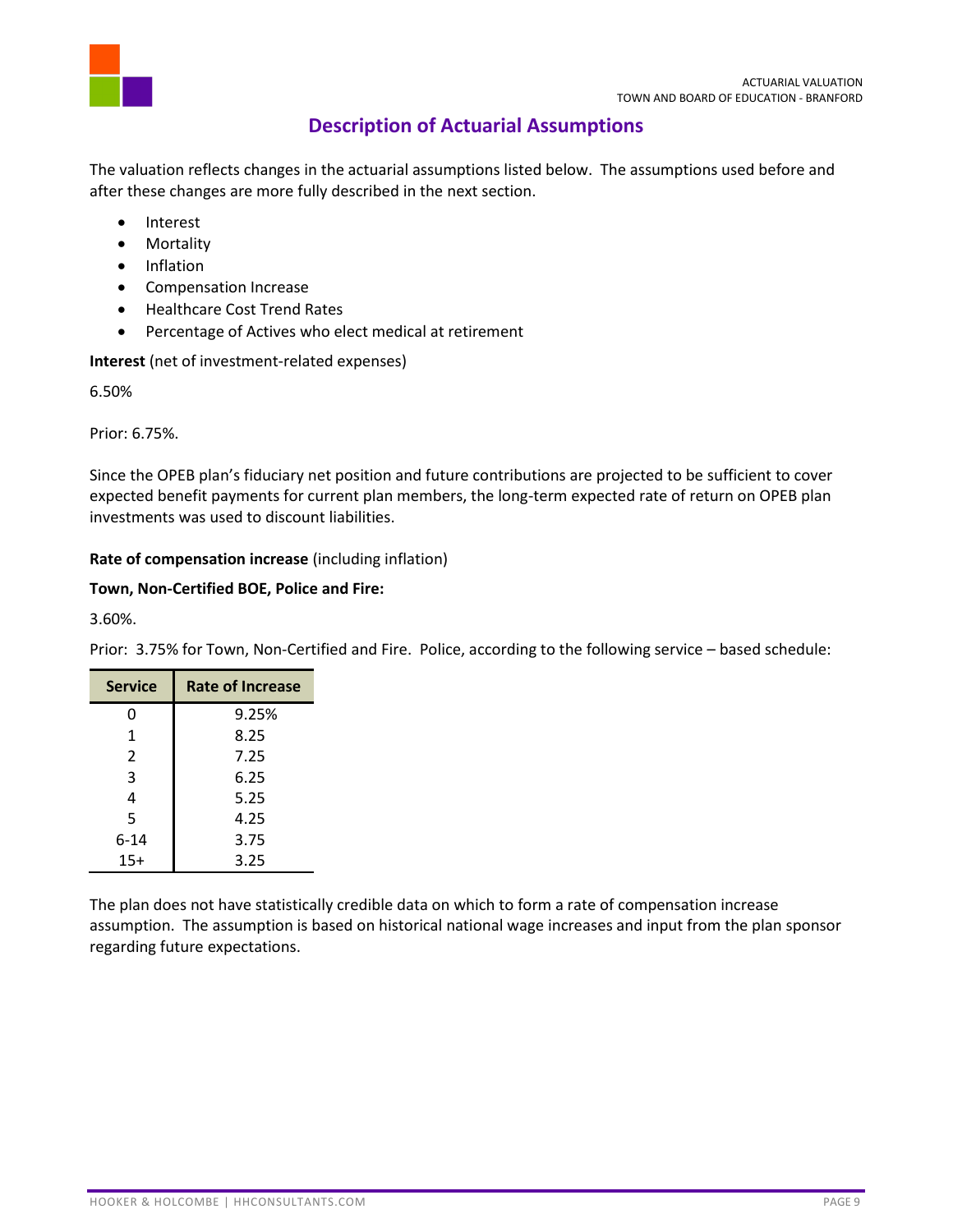

# **BOE Certified:**

| <b>Service</b> | <b>Rate of Increase</b> |
|----------------|-------------------------|
| $0 - 1$        | 6.50%                   |
| $2 - 9$        | 6.25                    |
| 10-11          | 5.50                    |
| 12-14          | 5.00                    |
| 15             | 4.75                    |
| 16             | 4.50                    |
| 17             | 4.25                    |
| 18             | 4.00                    |
| 19             | 3.75                    |
| 20             | 3.50                    |
| $21+$          | 3.25                    |

According to the following service – based schedule (including inflation) (From Connecticut State TRS 2016 Pension Valuation):

The actuarial assumption in regards to rates of compensation increase is based on the rates used by the Connecticut State Teachers' Retirement System actuaries.

#### **Inflation**

2.60%

Prior: 2.75%.

This assumption is consistent with the Social Security Administration's current best estimate of the ultimate long-term (75-year horizon) annual percentage increase in CPI, as published in the 2017 OASDI Trustees Report.

# **Mortality**

RP-2014 Adjusted to 2006 Total Dataset Mortality Table projected to valuation date with Scale MP-2018.

Prior: RP-2014 Adjusted to 2006 Total Dataset Mortality Table projected to valuation date with Scale MP-2016.

# **Disabled Mortality (Police and Fire only)**

RP-2014 Adjusted to 2006 Total Dataset Mortality Table projected to valuation date with Scale MP-2018.

Prior: RP-2014 Adjusted to 2006 Disabled Retiree Mortality Table projected to valuation date with Scale MP-2016.

# **Mortality Improvement**

Projected to date of decrement using Scale MP-2018 (generational).

Prior: Projected to date of decrement using Scale MP-2016 (generational).

We have selected this mortality assumption because it is based on the pension mortality study recently published by the Society of Actuaries.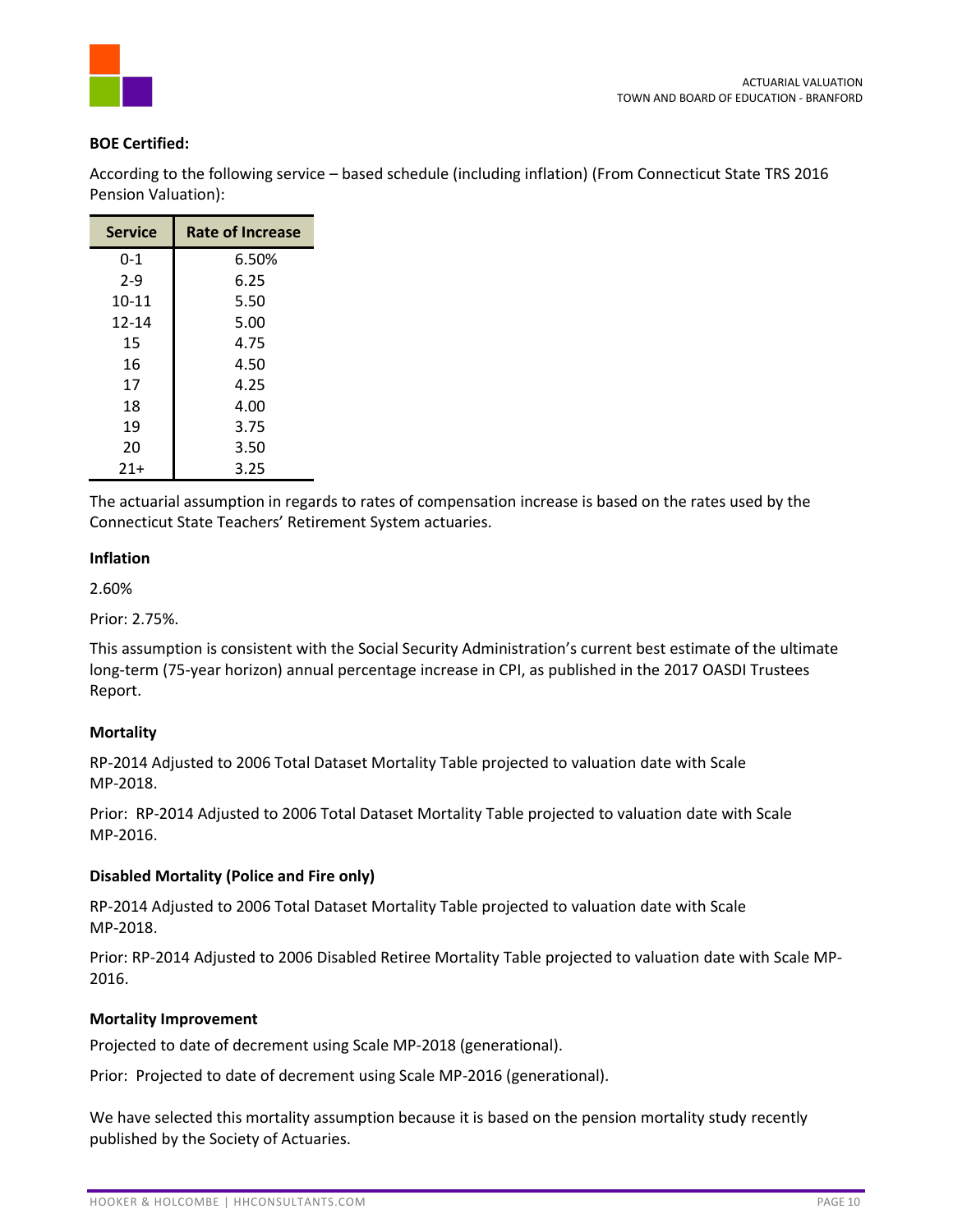

### **Retirement**

# **Town and Non-Certified BOE:**

| Age   | <b>Rate of Retirement</b> |
|-------|---------------------------|
| 45-53 | 15%                       |
| 54    | 10                        |
| 55    | 7                         |
| 56    | 6                         |
| 57-59 | 5                         |
| 60-62 | 10                        |
| 63-64 | 15                        |
| 65    | 20                        |
| 66-74 | 15                        |
| $75+$ | 100                       |

The actuarial assumption in regards to rates of retirement shown above are based on the rates used by the state of Connecticut Municipal Employee Retirement System actuaries.

#### **Police:**

| <b>Service</b> | <b>Rate of Retirement</b> |
|----------------|---------------------------|
| 25             | 25%                       |
| 26-28          | 30                        |
| 29             | 40                        |
| 30             | 60                        |
| 31-39          | 50                        |
|                | 100                       |

#### Prior:

| <b>Service</b> | <b>Rate of Retirement</b> |
|----------------|---------------------------|
| $25 - 27$      | 20%                       |
| 28             | 25                        |
| 29             | 30                        |
| 30             | 40                        |
| 31-34          | 20                        |
| 35-39          | 10                        |
|                | 100                       |

100% assumed to retire at age 65.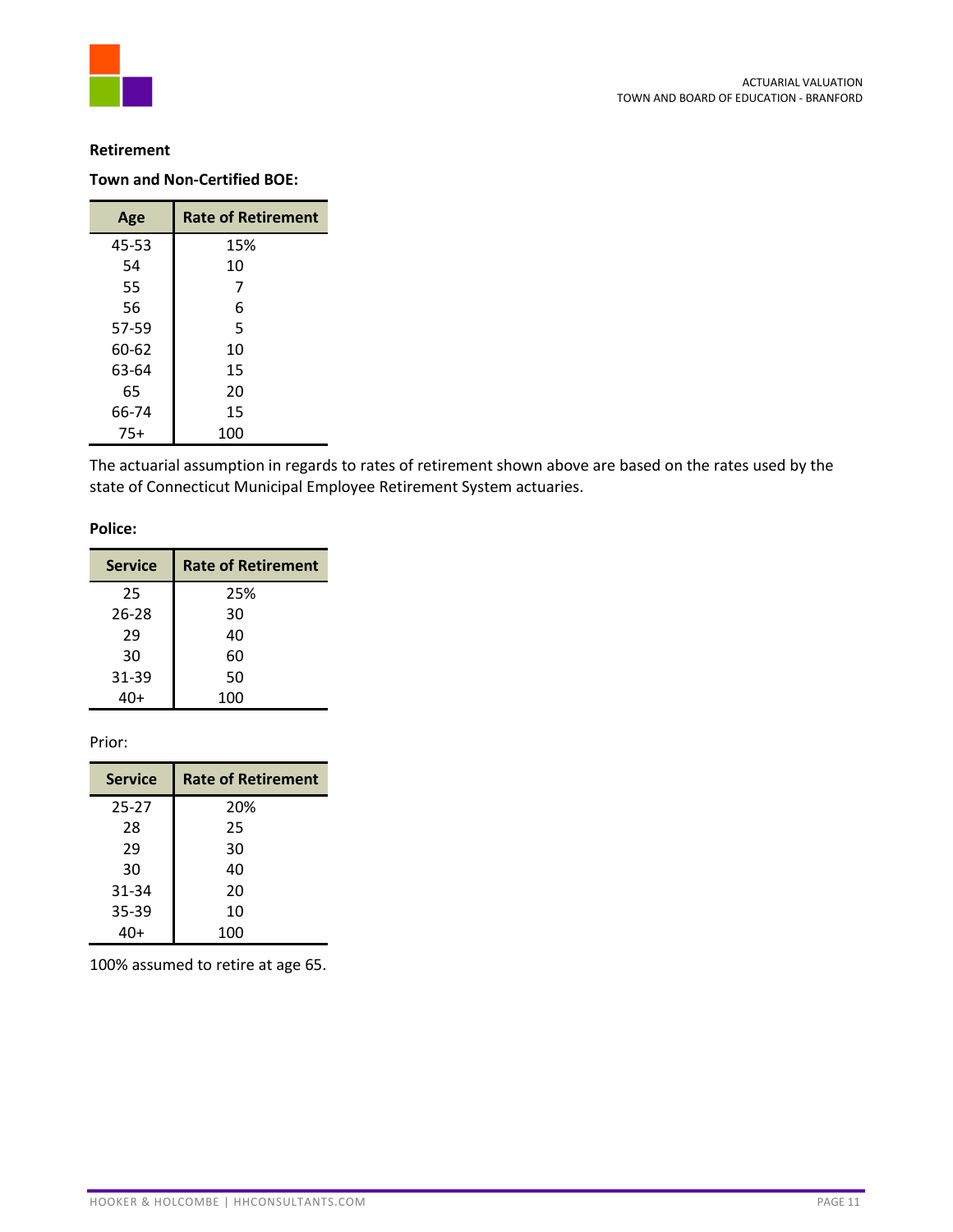

# **Retirement (cont.)**

# **Fire:**

Per table below (per CT MERS Valuation):

| Age | <b>Rate of Retirement</b> |
|-----|---------------------------|
| 45  | 25%                       |
| 50  | 20                        |
| 55  | 12                        |
| 60  | 20                        |
| 65  | 100                       |

The actuarial assumption in regards to rates of retirement shown above are based on the rates used by the state of Connecticut Municipal Employee Retirement System actuaries.

# **Certified BOE:**

Per table below (from Connecticut State TRS 2016 Pension Valuation):

|       | <b>Eligible for</b><br><b>Normal</b><br>(Unreduced)<br><b>Retirement</b><br>(Age 60 and 20<br>Yrs. Serv. or 35<br>yrs. Serv.) |      |               |       | <b>Eligible for Early (Reduced)</b><br>or 25 yrs. Serv.) | Retirement (Age 55 and 20 Yrs. Serv. |
|-------|-------------------------------------------------------------------------------------------------------------------------------|------|---------------|-------|----------------------------------------------------------|--------------------------------------|
| Age   | <b>Male</b>                                                                                                                   |      | <b>Female</b> |       | <b>Male</b>                                              | <b>Female</b>                        |
| 50    | 27.5%                                                                                                                         |      | 27.5%         |       | 1.00%                                                    | 1.00                                 |
| 51    | 27.5                                                                                                                          |      | 27.5          | 1.00  |                                                          | 1.25                                 |
| 52    | 27.5                                                                                                                          | 27.5 |               | 1.00  |                                                          | 1.75                                 |
| 53    | 27.5                                                                                                                          | 27.5 |               | 2.00  |                                                          | 2.25                                 |
| 54    | 27.5                                                                                                                          | 27.5 |               | 3.00  |                                                          | 2.75                                 |
| 55    | 38.5                                                                                                                          | 27.5 |               | 4.00  |                                                          | 4.75                                 |
| 56    | 38.5                                                                                                                          | 27.5 |               | 6.00  |                                                          | 6.25                                 |
| 57    | 38.5                                                                                                                          | 27.5 |               | 7.00  |                                                          | 6.75                                 |
| 58    | 38.5                                                                                                                          | 27.5 |               | 8.00  |                                                          | 7.25                                 |
| 59    | 38.5                                                                                                                          | 27.5 |               | 11.00 |                                                          | 8.50                                 |
| 60    | 22.0                                                                                                                          | 27.5 |               |       |                                                          |                                      |
| 61-62 | 25.3                                                                                                                          | 27.5 |               |       |                                                          |                                      |
| 63-64 | 27.5                                                                                                                          | 27.5 |               |       |                                                          |                                      |
| 65    | 36.3                                                                                                                          | 32.5 |               |       |                                                          |                                      |
| 66-69 | 27.5                                                                                                                          | 32.5 |               |       |                                                          |                                      |
| 70-79 | 100.0                                                                                                                         |      | 32.5          |       |                                                          |                                      |
| 80    | 100.0                                                                                                                         |      | 100.0         |       |                                                          |                                      |

The actuarial assumption in regards to rates of retirement shown above are based on the rates used by the Connecticut State Teachers' Retirement System actuaries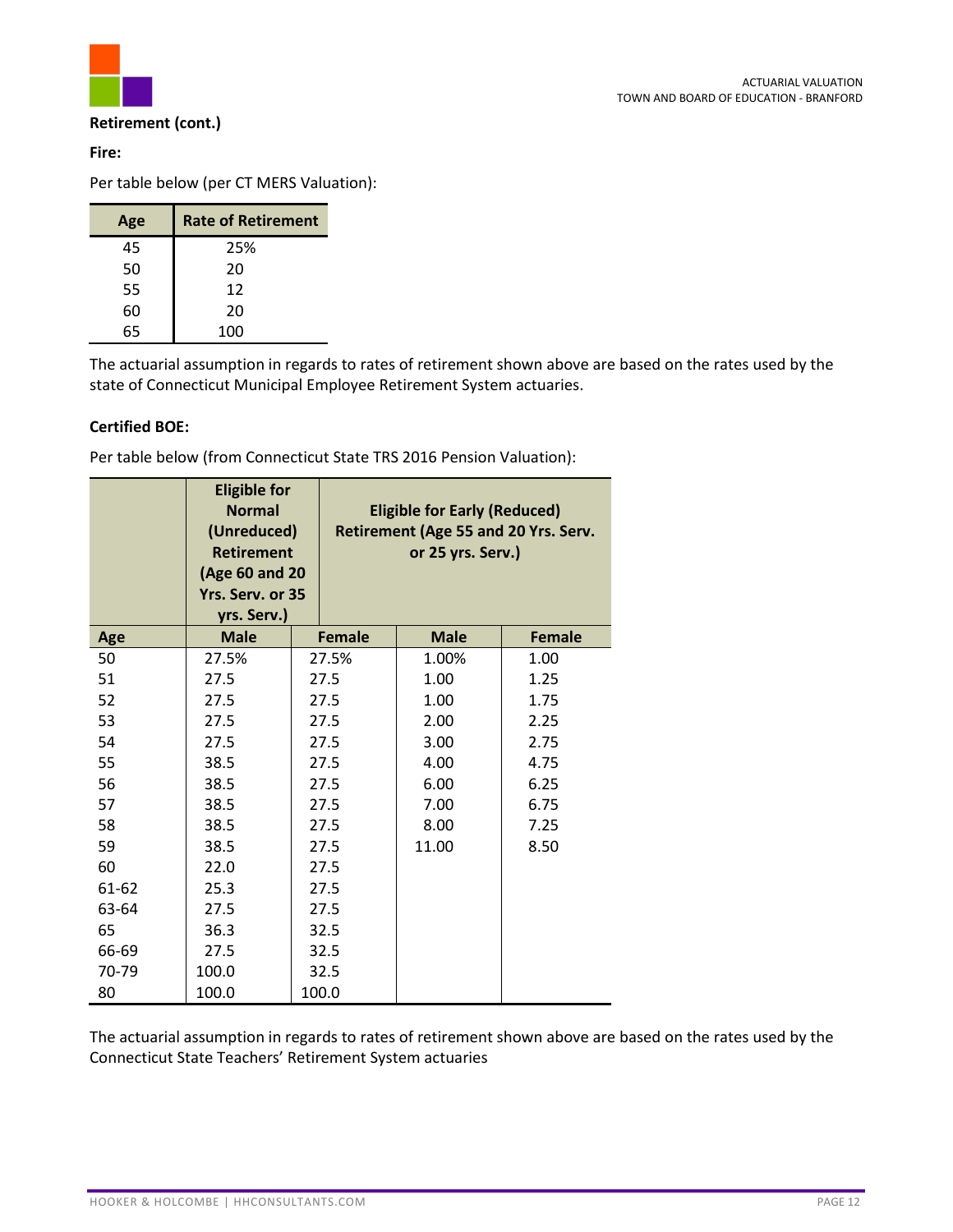

# **Sample Age-Based Withdrawal Rates (until eligible to retire)**

# **Town and Non-Certified BOE:**

| Age | <b>Male Rate</b> | <b>Female Rate</b> |
|-----|------------------|--------------------|
| 20  | 18.0%            | 20.0%              |
| 30  | 12.0             | 15.0               |
| 40  | 7.5              | 10.0               |
| 50  | 5.0              | 5.0                |
|     | 5.0              | 5.0                |

The actuarial assumption in regards to rates of termination shown above are based on the rates used by the State of Connecticut Municipal Employee Retirement System actuaries.

#### **Police and Fire:**

Annual rates of withdrawal per table below (per MERS Valuation):

| Age | <b>Rate of Withdrawal</b> |
|-----|---------------------------|
| 20  | 7.00%                     |
| 30  | 5.00                      |
| 40  | 2.00                      |
| 50  | 0.00                      |

The actuarial assumption in regards to rates of termination shown above are based on the rates used by the State of Connecticut Municipal Employee Retirement System actuaries.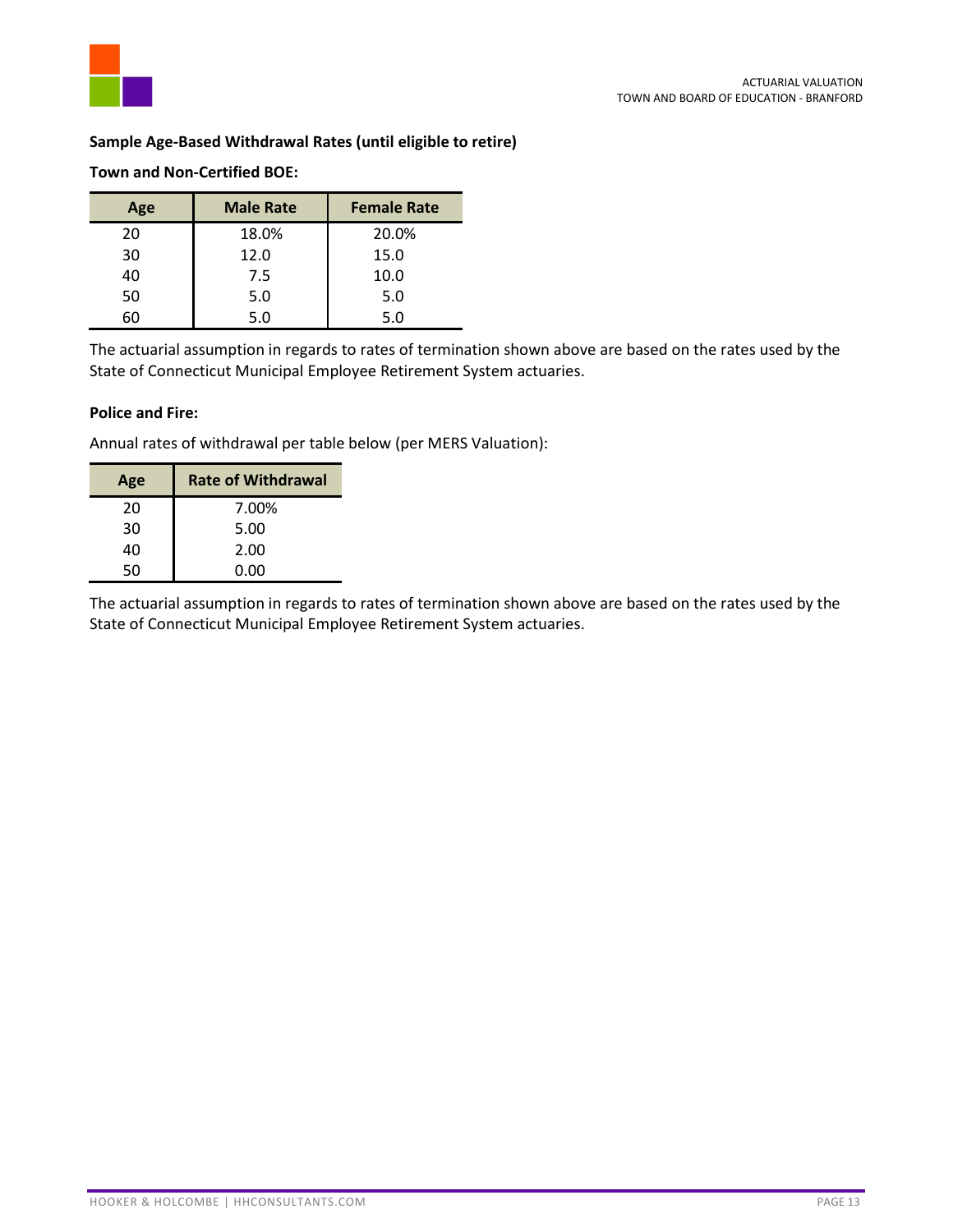

# **Sample Age-Based Withdrawal Rates (until eligible to retire) (cont.)**

### **Certified BOE:**

Rates based on gender and length of service for first Ten years and gender and age thereafter (Connecticut State TRS 2016 Pension Valuation):

| <b>Service</b> | <b>Male Rate</b>                     | <b>Female Rate</b> |  |
|----------------|--------------------------------------|--------------------|--|
| $0 - 1$        | 14.00%                               | 12.00%             |  |
| $1 - 2$        | 11.00                                | 10.50              |  |
| $2 - 3$        | 8.00                                 | 8.75               |  |
| $3 - 4$        | 6.50                                 | 7.50               |  |
| $4 - 5$        | 4.50                                 | 6.75               |  |
| $5 - 6$        | 3.50                                 | 6.00               |  |
| $6 - 7$        | 3.00                                 | 5.25               |  |
| $7-8$          | 2.75                                 | 4.75               |  |
| $8-9$          | 2.50                                 | 4.25               |  |
| $9 - 10$       | 2.50                                 | 4.00               |  |
| $10 +$         | use age-related rates until eligible |                    |  |
|                | to retire                            |                    |  |

# **Sample Age-Based Withdrawal Rates (until eligible to retire)**

| Age   | <b>Male Rate</b> | <b>Female Rate</b> |
|-------|------------------|--------------------|
| 25    | 1.50%            | 4.00%              |
| 30    | 1.50             | 4.00               |
| 35    | 1.50             | 3.50               |
| 40    | 1.50             | 2.30               |
| 45    | 1.59             | 1.50               |
| 50    | 2.04             | 2.00               |
| 55    | 3.44             | 2.50               |
| $59+$ | 4.00             | 2.90               |

The actuarial assumption in regards to rates of withdrawal shown above are based on the rates used by the Connecticut State Teachers' Retirement System actuaries.

#### **Service - Connected Disability (Police and Fire)**

| Age | <b>Rate of Disability</b> |
|-----|---------------------------|
| 20  | .11%                      |
| 30  | .15                       |
| 40  | .32                       |
| 50  | 1.11                      |
| 6ሰ  | 6.88                      |

The actuarial assumption in regards to rates of disability shown above are based on the rates used by the State of Connecticut Municipal Employee Retirement System actuaries.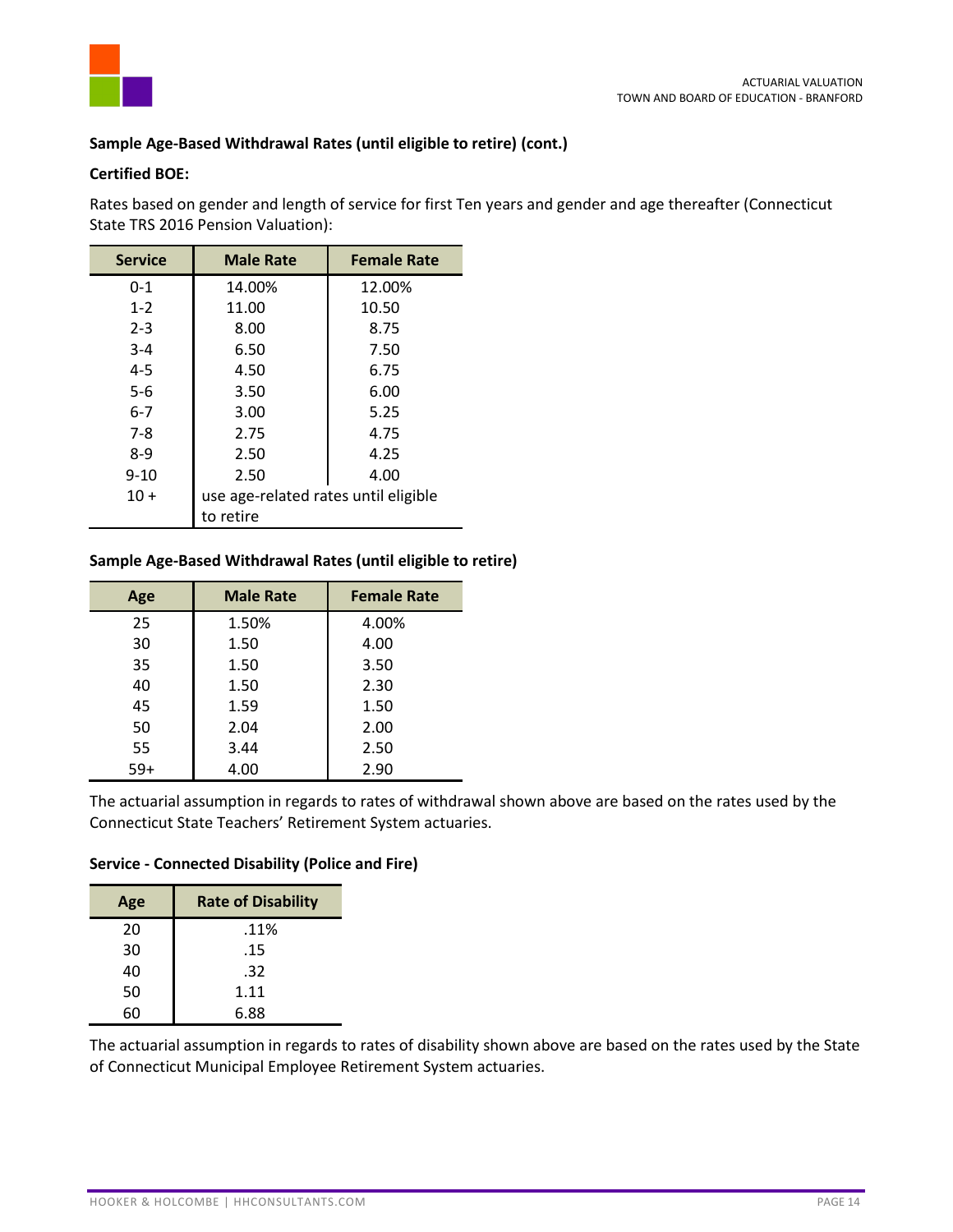

# **Additional Assumptions**

#### **Town, Non-Certified BOE, Police and Fire:**

70% of males and 60% of females assumed married with wives assumed to be three years younger than their husbands.

#### **Certified BOE:**

50% of males and 50% of females assumed married with wives assumed to be three years younger than their husbands.

The actuarial assumptions in regards to utilization shown above are based on standard assumptions modified for certain plan features such as eligibility for full and early retirement where applicable and input from the plan sponsor.

#### **Medical inflation**

7.00% for 2018, decreasing 0.5% per year, to an ultimate rate of 4.60% for 2023 and later.

Prior: 7.75% for 2016, decreasing 0.5% per year, to an ultimate rate of 4.75% for 2022 and later.

Health care trend rates reflect both the current and long-term outlook for increases in health care costs. The short term rates are based on recent industry surveys, plan experience and near-term expectations. The long term trend rate is based on our general inflation assumption of 2.60% plus 2.00% to reflect expectations for long-term medical inflation.

### **Dental inflation**

4.6%

Prior: 4.75%

# **Expected per Capita claims (without Medicare Coordination)**

We assume that actual claims will be distributed according to the following morbidity table:

|  | Town H S A: |  |  |
|--|-------------|--|--|
|--|-------------|--|--|

| <b>Sample Age</b> | <b>Expected Claim</b><br>(Male) | <b>Expected Claim</b><br>(Female) |
|-------------------|---------------------------------|-----------------------------------|
| 45                | \$7,323                         | \$10,207                          |
| 50                | 9,564                           | 11,893                            |
| 55                | 12,549                          | 13,855                            |
| 60                | 16,166                          | 16,160                            |
| 64                | 19,743                          | 18,918                            |

Town Century Preferred

| <b>Sample Age</b> | <b>Expected Claim</b><br>(Male) | <b>Expected Claim</b><br>(Female) |
|-------------------|---------------------------------|-----------------------------------|
| 45                | \$8,685                         | \$12,105                          |
| 50                | 11,342                          | 14,105                            |
| 55                | 14,882                          | 16,431                            |
| 60                | 19,172                          | 19,165                            |
| 64                | 23,413                          | 22,436                            |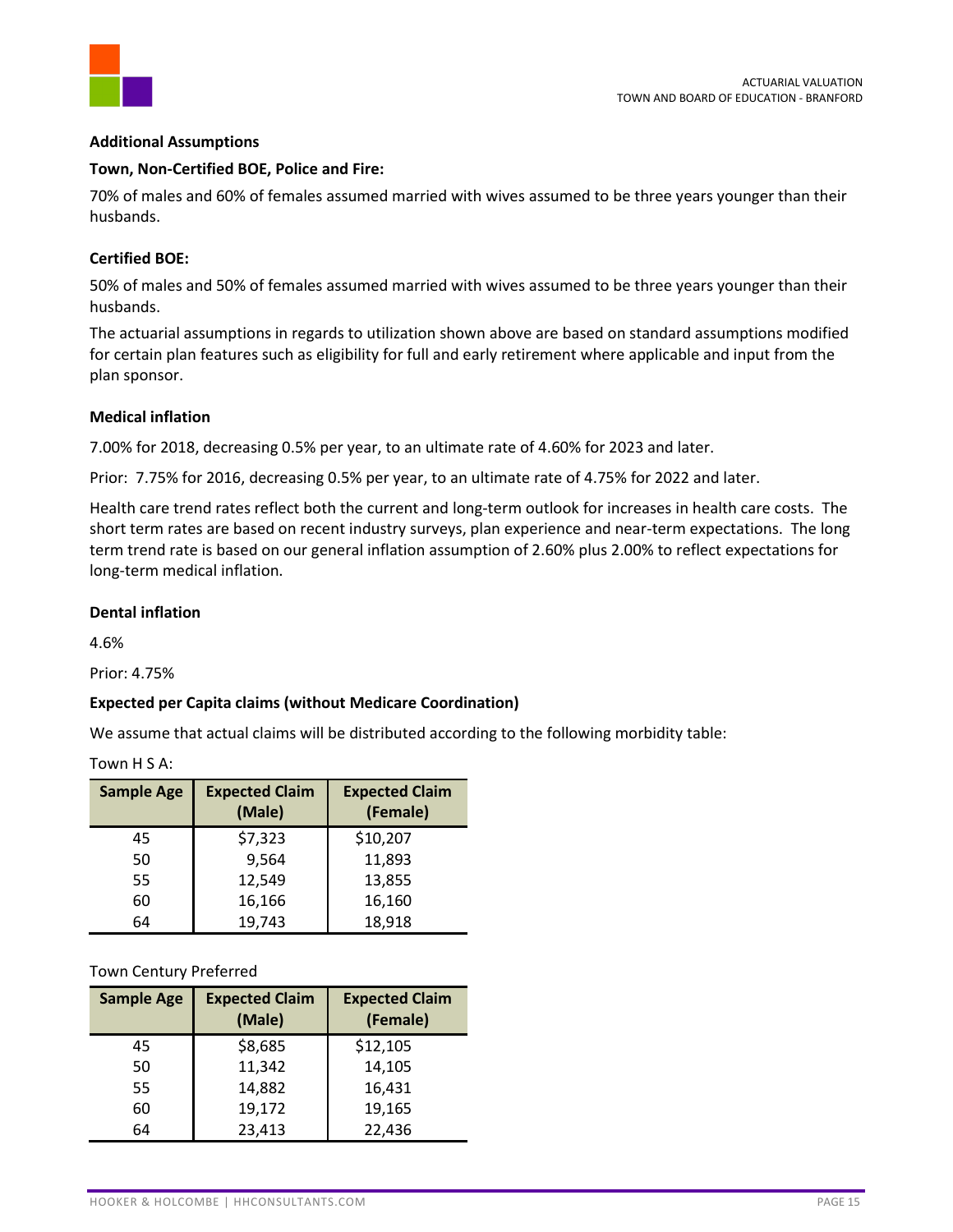

BOE

| <b>Sample Age</b> | <b>Expected Claim</b><br>(Male) | <b>Expected Claim</b><br>(Female) |
|-------------------|---------------------------------|-----------------------------------|
| 45                | \$7,276                         | \$10,142                          |
| 50                | 9,502                           | 11,817                            |
| 55                | 12,468                          | 13,766                            |
| 60                | 16,062                          | 16,056                            |
| 65                | 20,451                          | 19,462                            |
| 70                | 24,602                          | 22,763                            |
| 75                | 28,232                          | 25,552                            |

# **Expected per Capita claims (without Medicare Coordination) (cont.)**

The sample per capita claim for plans not integrated with Medicare was developed as follows: Using the total count of active participants eligible for post-retirement medical benefits and retirees currently electing medical coverage in a non-medicare supplement plan, we calculate the total projected claims by multiplying the total count by the average annual premium. Using the cost increases derived from a study sponsored by the Society of Actuaries prepared by Dale H. Yamamoto from May 2013: "Health Care Costs from Birth to Death", we allocate the total projected claims by age and gender. For plans integrated with Medicare, the post Medicare eligible premium is assumed to be unaffected by age.

# **Medical Premiums**

|                    | <b>Employee</b> | <b>Employee Plus Spouse</b> |
|--------------------|-----------------|-----------------------------|
| Town               |                 |                             |
| Century Preferred  | \$1,150.53      | \$2,301.06                  |
| H.S.A.             | 970.16          | 1,940.32                    |
| BOE H.S. A.        | 1,025.74        | 2,051.49                    |
| Town Over 65       | 773.55          | 1,547.10                    |
| <b>Town Dental</b> | 32.82           | 65.54                       |
| <b>BOE Dental</b>  | 36.33           | 72.66                       |

# **Percentage of Actives Eligible at Retirement who continue with Medical Coverage**

100% for Police, Fire and Town Finance Director. 85% for all other groups.

Prior: 100% for all groups.

The actuarial assumptions in regards to utilization shown above are based on standard assumptions modified for certain plan features such as eligibility for full and early retirement where applicable and input from the plan sponsor.

# **Percentage of non-Medicare eligible Continuing after 65 (Certified BOE only)**

20%.

The actuarial assumptions in regards to utilization shown above are based on standard assumptions modified for certain plan features such as eligibility for full and early retirement where applicable and input from the plan sponsor.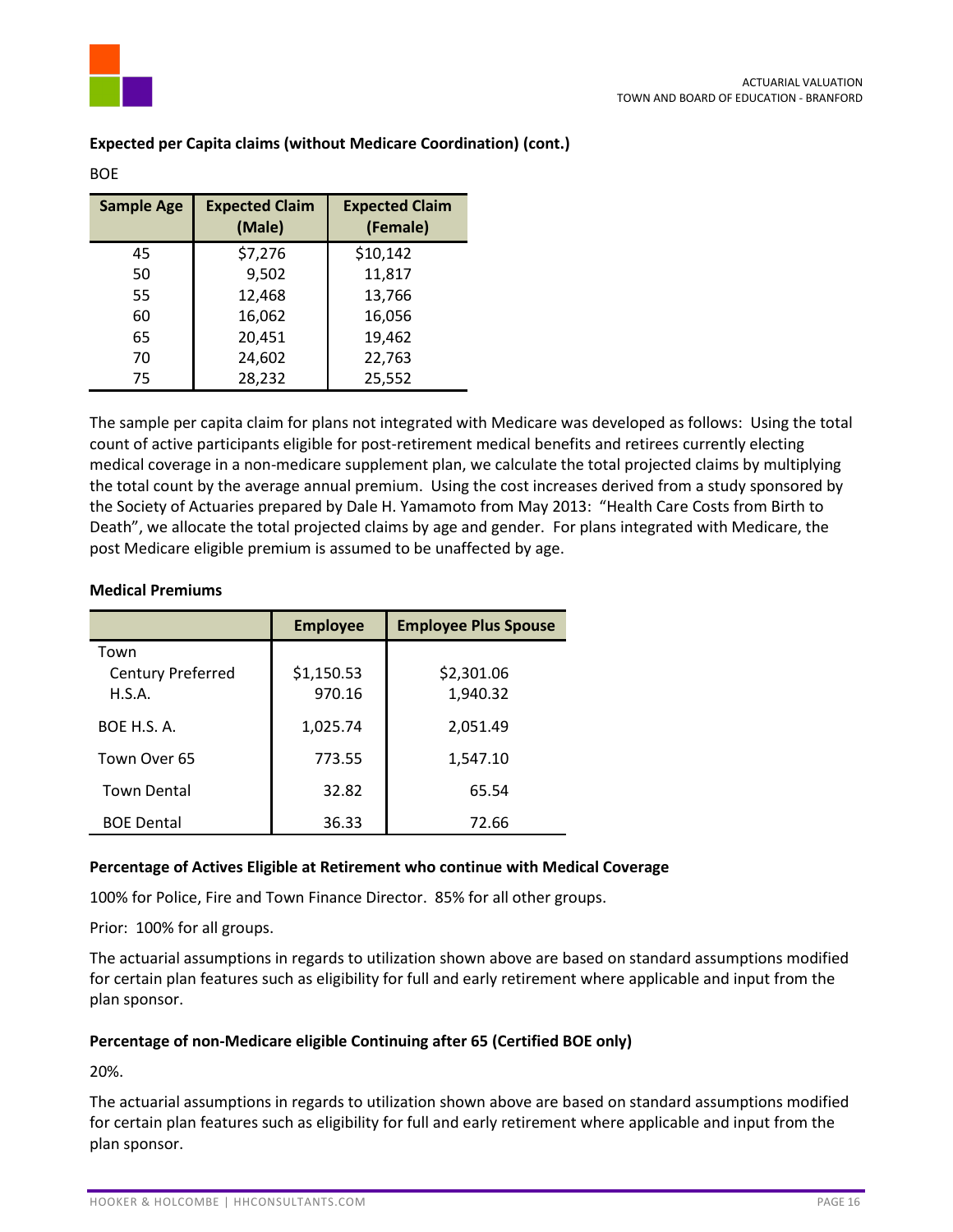

# **Patient Protection and Affordable Care Act (PPACA)**

High Cost Plan Excise Tax ("Cadillac Tax"): Effective in 2022, there will be a 40% excise tax on per capita medical benefit costs in excess of certain thresholds, which (in 2018) are \$10,200 for single coverage and \$27,500 for family coverage for Medicare eligible retirees. Thresholds (in 2018) for retirees who are between ages 55 and 65 are \$11,850 and \$30,950 for single and family coverage respectively. After 2018, the thresholds are indexed by CPI (CPI +1% in 2018 only). CPI is assumed to equal the inflation assumption.

The impact of this future excise tax has been reflected in plan liabilities.

Other Requirements of PPACA:

For purposes of this valuation, extended coverage for adult children and 100% coverage of preventive care are assumed to be reflected in per capita costs.

For purposes of this valuation, elimination of lifetime maximum benefits and removal of the limits on essential healthcare are assumed to have no impact on plan liabilities.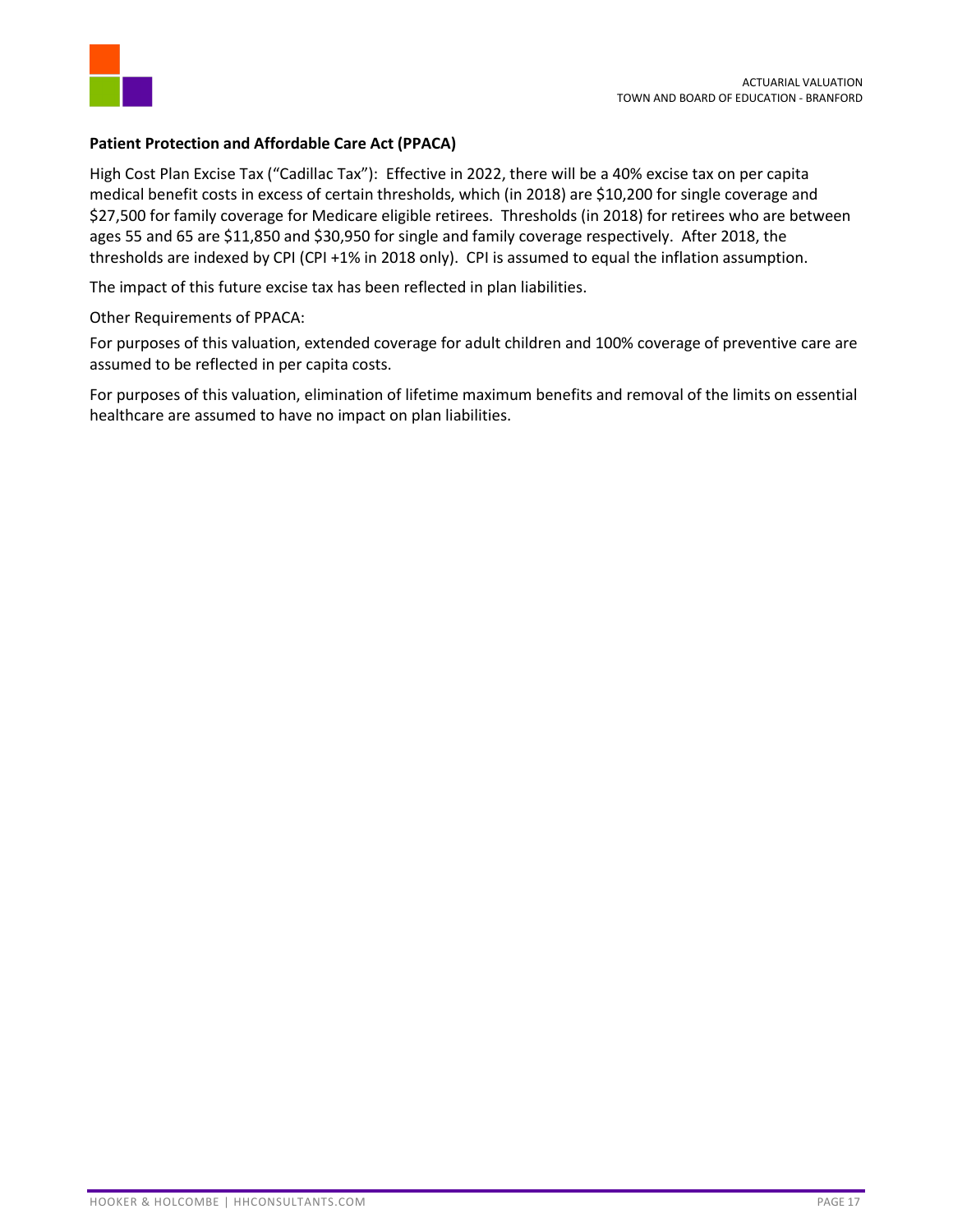

# **Summary of Plan Provisions**

<span id="page-19-0"></span>*This exhibit summarizes the major provisions of the Plan. It is not intended to be, nor should it be interpreted as a complete statement of all plan provisions. To the extent that this summary does not accurately reflect the plan provisions, then the results of this valuation may not be accurate.* 

### **Plan identification**

Single-employer OPEB plan

#### **Town Employees**

#### **Eligibility for Retiree Medical Coverage**

Age 55 with 5 years of service or 25 years of service with no age requirement.

#### **Retiree/Spouse Cost of Medical Coverage**

The retiree must pay 100% of the premium for medical coverage until age 65. No coverage after age 65.

**Retiree/Spouse Dental Coverage**  None.

**Life Insurance Benefit** None.

#### **Finance Director**

#### **Eligibility for Retiree Medical Coverage**

Age 50 with 15 years of service or 25 years of service with no age requirement.

#### **Retiree/Spouse Cost of Medical Coverage**

The retiree pays 0% of the premium for their coverage and 50% of the premium for the spouse. Spouse coverage ends on the death of the retiree. If the retiree or spouse is offered comparable insurance coverage, they will not receive insurance through the Town. If there is a premium share, however, the Town will reimburse the retiree. When the retiree or spouse is eligible for Medicare, the Town shall provide a Plan F supplement to Medicare.

# **Retiree/Spouse Cost of Dental Coverage**

Same as Medical.

**Life Insurance Benefit**

None.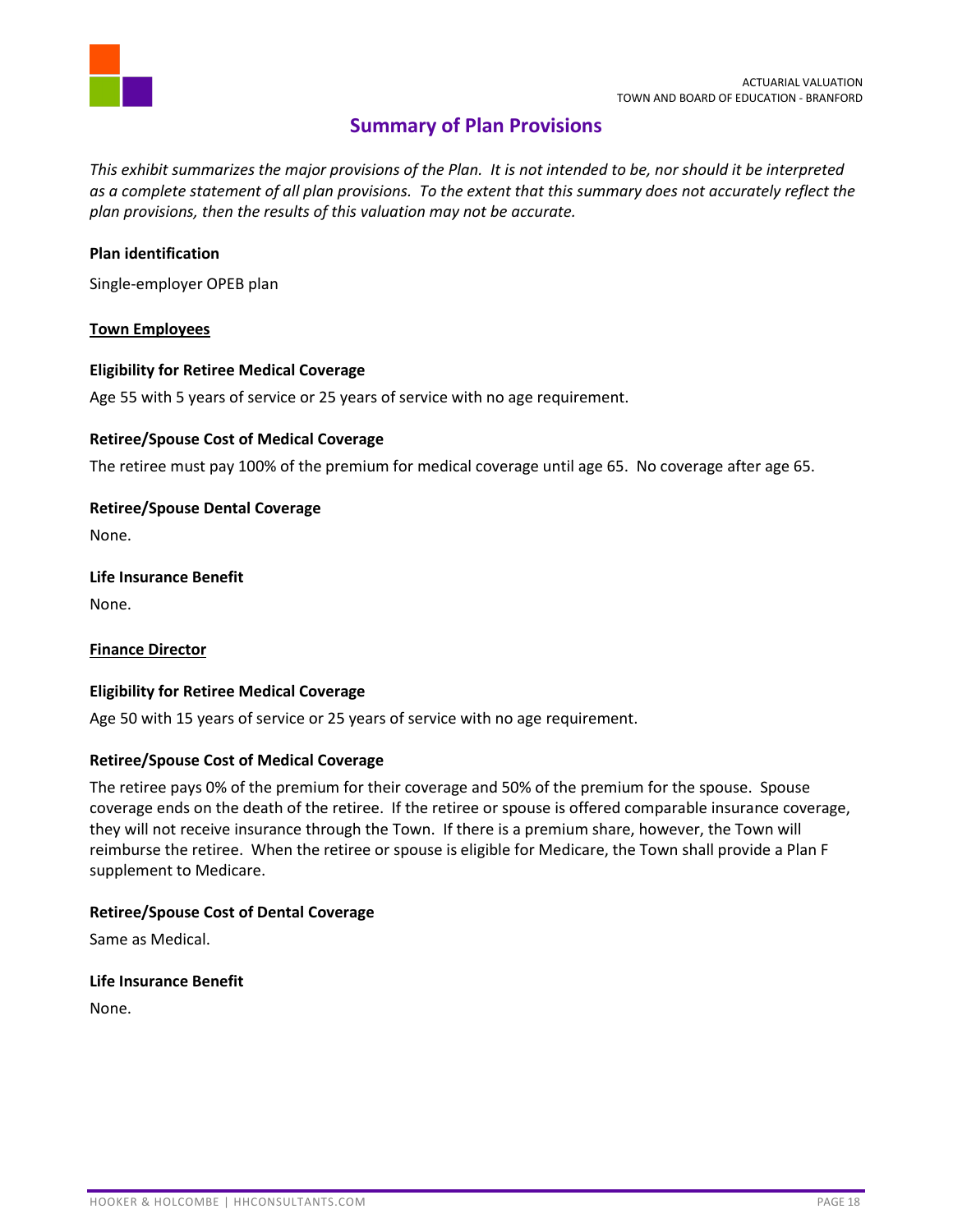

### **Police (including Chief of Police)**

#### **Eligibility for Medical and Dental Coverage**

25 years of service with no age requirement.

#### **Retiree/Spouse Cost of Medical Coverage**

The retiree pays 0% of the premium for their coverage and 50% of the premium for the spouse. Spouse coverage ends on the death of the retiree. If an employee retires prior to age 50, the Town will not contribute toward spouse coverage until the retiree attains age 50. If the retiree or spouse is offered comparable insurance coverage, they will not receive insurance through the Town. If there is a premium share, however, the Town will reimburse the retiree. When the retiree or spouse is eligible for Medicare, the Town shall provide a Plan F supplement to Medicare.

*For Police hired after January 15, 2010, the spouse does not have access to medical benefits after retirement.*

#### **Retiree/Spouse Cost of Dental Coverage**

Same as Medical.

#### **Life Insurance Benefit**

None.

#### **Fire (including Fire Chief/Deputy Fire Marshal and Assistant Fire Chief)**

#### **Eligibility for Medical and Dental Coverage**

Age 55 with either 10 years of continuous service or 15 years of aggregate service or 25 years of service with no age requirement.

#### **Retiree/Spouse Cost of Medical Coverage**

For Fire employees hired prior to January 25, 2017, the retiree pays 0% of the premium for their coverage and 50% of the premium for the spouse. Spouse coverage ends on the death of the retiree. If the retiree or spouse is offered comparable insurance coverage, they will not receive insurance through the Town. If there is a premium share, however, the Town will reimburse the retiree. For Fire employees hired on or after January 25, 2017, the retiree pays 25% of the premium for coverage prior to age 65. When the retiree or spouse is eligible for Medicare, the Town shall provide a Plan F supplement to Medicare.

For Fire employees hired after July 1, 2004, the spouse does not have access to medical benefits after retirement.

# **Retiree/Spouse Cost of Dental Coverage**

Same as Medical.

#### **Life Insurance Benefit**

None.